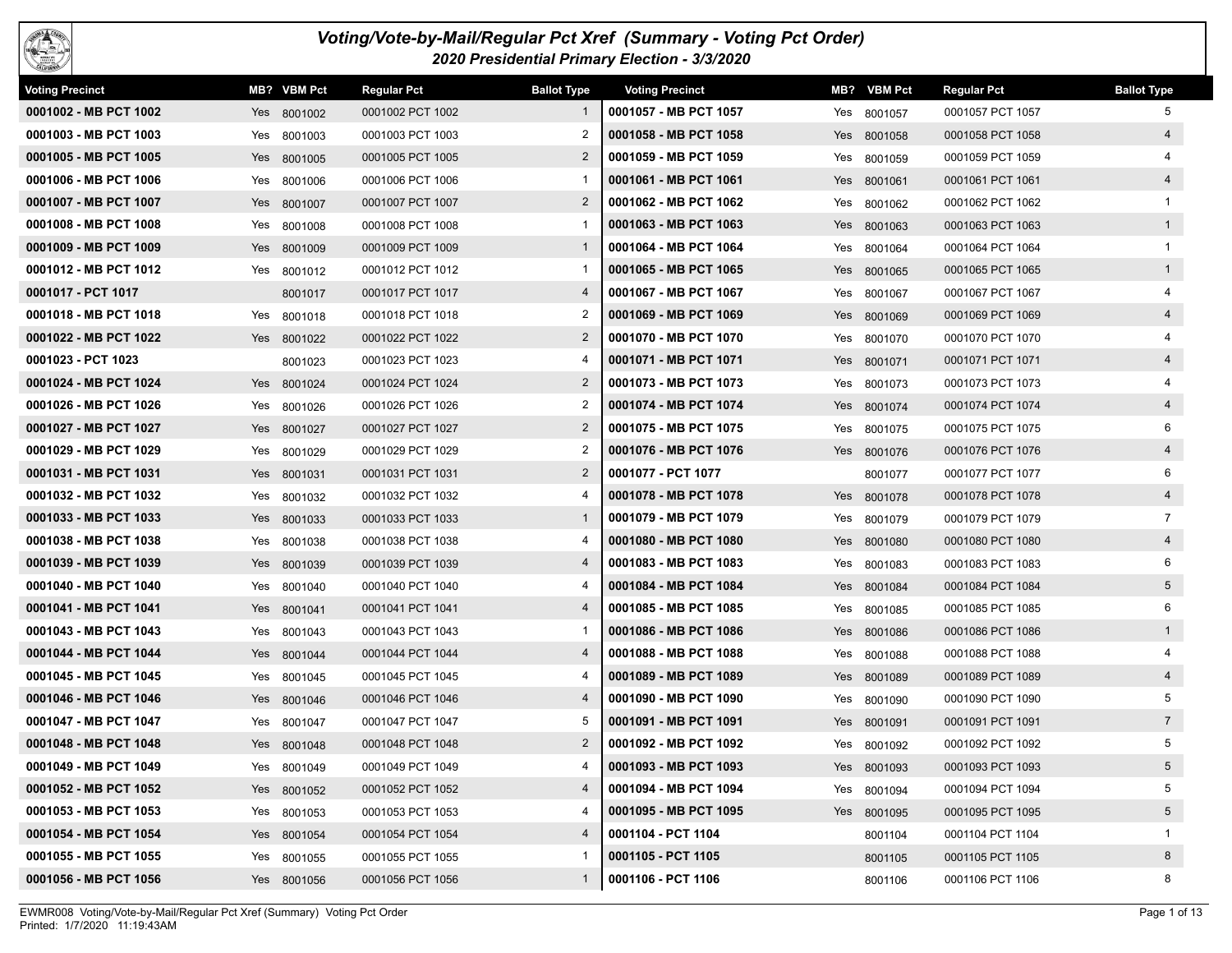| <b>Voting Precinct</b> |     | MB? VBM Pct | <b>Regular Pct</b> | <b>Ballot Type</b> | <b>Voting Precinct</b> |     | MB? VBM Pct | <b>Regular Pct</b> | <b>Ballot Type</b> |
|------------------------|-----|-------------|--------------------|--------------------|------------------------|-----|-------------|--------------------|--------------------|
| 0001109 - MB PCT 1109  |     | Yes 8001109 | 0001109 PCT 1109   | 8                  | 0002026 - MB PCT 2026  |     | Yes 8002026 | 0002026 PCT 2026   | 10 <sup>°</sup>    |
| 0001110 - PCT 1110     |     | 8001110     | 0001110 PCT 1110   | 8                  | 0002027 - MB PCT 2027  | Yes | 8002027     | 0002027 PCT 2027   | 17                 |
| 0001111 - PCT 1111     |     | 8001111     | 0001111 PCT 1111   | $\mathbf{1}$       | 0002028 - MB PCT 2028  |     | Yes 8002028 | 0002028 PCT 2028   | 10 <sup>°</sup>    |
| 0001114 - MB PCT 1114  | Yes | 8001114     | 0001114 PCT 1114   |                    | 0002029 - MB PCT 2029  | Yes | 8002029     | 0002029 PCT 2029   | 17                 |
| 0001115 - MB PCT 1115  |     | Yes 8001115 | 0001115 PCT 1115   | $\mathbf{1}$       | 0002032 - MB PCT 2032  |     | Yes 8002032 | 0002032 PCT 2032   | 17                 |
| 0001116 - PCT 1116     |     | 8001116     | 0001116 PCT 1116   |                    | 0002034 - MB PCT 2034  |     | Yes 8002034 | 0002034 PCT 2034   | 9                  |
| 0001119 - MB PCT 1119  |     | Yes 8001119 | 0001119 PCT 1119   | $\mathbf{1}$       | 0002036 - MB PCT 2036  |     | Yes 8002036 | 0002036 PCT 2036   | 9                  |
| 0001120 - MB PCT 1120  |     | Yes 8001120 | 0001120 PCT 1120   |                    | 0002037 - MB PCT 2037  |     | Yes 8002037 | 0002037 PCT 2037   | 9                  |
| 0001121 - PCT 1121     |     | 8001121     | 0001121 PCT 1121   | $\mathbf{1}$       | 0002038 - MB PCT 2038  |     | Yes 8002038 | 0002038 PCT 2038   | 11                 |
| 0001122 - PCT 1122     |     | 8001122     | 0001122 PCT 1122   | $\mathbf{1}$       | 0002039 - MB PCT 2039  |     | Yes 8002039 | 0002039 PCT 2039   | 10                 |
| 0001124 - PCT 1124     |     | 8001124     | 0001124 PCT 1124   | $\mathbf{1}$       | 0002041 - MB PCT 2041  |     | Yes 8002041 | 0002041 PCT 2041   | 9                  |
| 0001125 - MB PCT 1125  |     | Yes 8001125 | 0001125 PCT 1125   | $\mathbf{1}$       | 0002042 - MB PCT 2042  |     | Yes 8002042 | 0002042 PCT 2042   | 11                 |
| 0001126 - MB PCT 1126  |     | Yes 8001126 | 0001126 PCT 1126   | $\mathbf{1}$       | 0002301 - PCT 2301     |     | 8002301     | 0002301 PCT 2301   | 10 <sup>°</sup>    |
| 0001127 - PCT 1127     |     | 8001127     | 0001127 PCT 1127   | -1                 | 0002304 - MB PCT 2304  | Yes | 8002304     | 0002304 PCT 2304   | 10                 |
| 0001128 - PCT 1128     |     | 8001128     | 0001128 PCT 1128   | $\mathbf{1}$       | 0002305 - MB PCT 2305  |     | Yes 8002305 | 0002305 PCT 2305   | 10 <sup>°</sup>    |
| 0001129 - MB PCT 1129  |     | Yes 8001129 | 0001129 PCT 1129   |                    | 0002306 - MB PCT 2306  |     | Yes 8002306 | 0002306 PCT 2306   | 10                 |
| 0001130 - MB PCT 1130  |     | Yes 8001130 | 0001130 PCT 1130   | $\mathbf{1}$       | 0002502 - PCT 2502     |     | 8002502     | 0002502 PCT 2502   | 17                 |
| 0001133 - MB PCT 1133  |     | Yes 8001133 | 0001133 PCT 1133   | -1                 | 0002503 - PCT 2503     |     | 8002503     | 0002503 PCT 2503   | 17                 |
| 0001134 - MB PCT 1134  |     | Yes 8001134 | 0001134 PCT 1134   | $\mathbf{1}$       | 0002504 - PCT 2504     |     | 8002504     | 0002504 PCT 2504   | 17                 |
| 0001135 - MB PCT 1135  |     | Yes 8001135 | 0001135 PCT 1135   |                    | 0002505 - MB PCT 2505  |     | Yes 8002505 | 0002505 PCT 2505   | 17                 |
| 0001136 - PCT 1136     |     | 8001136     | 0001136 PCT 1136   | $\mathbf{1}$       | 0002506 - MB PCT 2506  |     | Yes 8002506 | 0002506 PCT 2506   | 17                 |
| 0001144 - MB PCT 1144  |     | Yes 8001144 | 0001144 PCT 1144   | -1                 | 0002508 - PCT 2508     |     | 8002508     | 0002508 PCT 2508   | 17                 |
| 0001145 - MB PCT 1145  |     | Yes 8001145 | 0001145 PCT 1145   | $\mathbf{1}$       | 0002509 - PCT 2509     |     | 8002509     | 0002509 PCT 2509   | 17                 |
| 0001146 - MB PCT 1146  |     | Yes 8001146 | 0001146 PCT 1146   | $\mathbf{1}$       | 0002511 - MB PCT 2511  |     | Yes 8002511 | 0002511 PCT 2511   | 17                 |
| 0001147 - MB PCT 1147  |     | Yes 8001147 | 0001147 PCT 1147   | $\mathbf{1}$       | 0002512 - MB PCT 2512  |     | Yes 8002512 | 0002512 PCT 2512   | 17                 |
| 0001148 - MB PCT 1148  | Yes | 8001148     | 0001148 PCT 1148   | -1                 | 0002513 - MB PCT 2513  | Yes | 8002513     | 0002513 PCT 2513   | 17                 |
| 0001802 - PCT 1802     |     | 8001802     | 0001802 PCT 1802   | 6                  | 0002514 - PCT 2514     |     | 8002514     | 0002514 PCT 2514   | 17                 |
| 0001811 - MB PCT 1811  | Yes | 8001811     | 0001811 PCT 1811   | 6                  | 0002515 - PCT 2515     |     | 8002515     | 0002515 PCT 2515   | 17                 |
| 0001812 - MB PCT 1812  |     | Yes 8001812 | 0001812 PCT 1812   | 6                  | 0002517 - MB PCT 2517  |     | Yes 8002517 | 0002517 PCT 2517   | 17                 |
| 0001814 - MB PCT 1814  |     | Yes 8001814 | 0001814 PCT 1814   | 6                  | 0002519 - PCT 2519     |     | 8002519     | 0002519 PCT 2519   | 17                 |
| 0002007 - MB PCT 2007  |     | Yes 8002007 | 0002007 PCT 2007   | 9                  | 0002520 - PCT 2520     |     | 8002520     | 0002520 PCT 2520   | 17                 |
| 0002012 - MB PCT 2012  |     | Yes 8002012 | 0002012 PCT 2012   | 13                 | 0002523 - PCT 2523     |     | 8002523     | 0002523 PCT 2523   | 17                 |
| 0002014 - MB PCT 2014  |     | Yes 8002014 | 0002014 PCT 2014   | 13                 | 0002530 - PCT 2530     |     | 8002530     | 0002530 PCT 2530   | 17                 |
| 0002015 - MB PCT 2015  |     | Yes 8002015 | 0002015 PCT 2015   | 13                 | 0002531 - PCT 2531     |     | 8002531     | 0002531 PCT 2531   | 17                 |
| 0002016 - MB PCT 2016  |     | Yes 8002016 | 0002016 PCT 2016   | 11                 | 0002536 - PCT 2536     |     | 8002536     | 0002536 PCT 2536   | 17                 |
| 0002020 - MB PCT 2020  |     | Yes 8002020 | 0002020 PCT 2020   | 9                  | 0002540 - PCT 2540     |     | 8002540     | 0002540 PCT 2540   | 17                 |
| 0002022 - MB PCT 2022  |     | Yes 8002022 | 0002022 PCT 2022   | 14                 | 0002601 - PCT 2601     |     | 8002601     | 0002601 PCT 2601   | 13                 |
| 0002023 - MB PCT 2023  |     | Yes 8002023 | 0002023 PCT 2023   | 13                 | 0002602 - MB PCT 2602  |     | Yes 8002602 | 0002602 PCT 2602   | 13                 |

Printed: 1/7/2020 11:19:43AM EWMR008 Voting/Vote-by-Mail/Regular Pct Xref (Summary) Voting Pct Order Page 2 of 13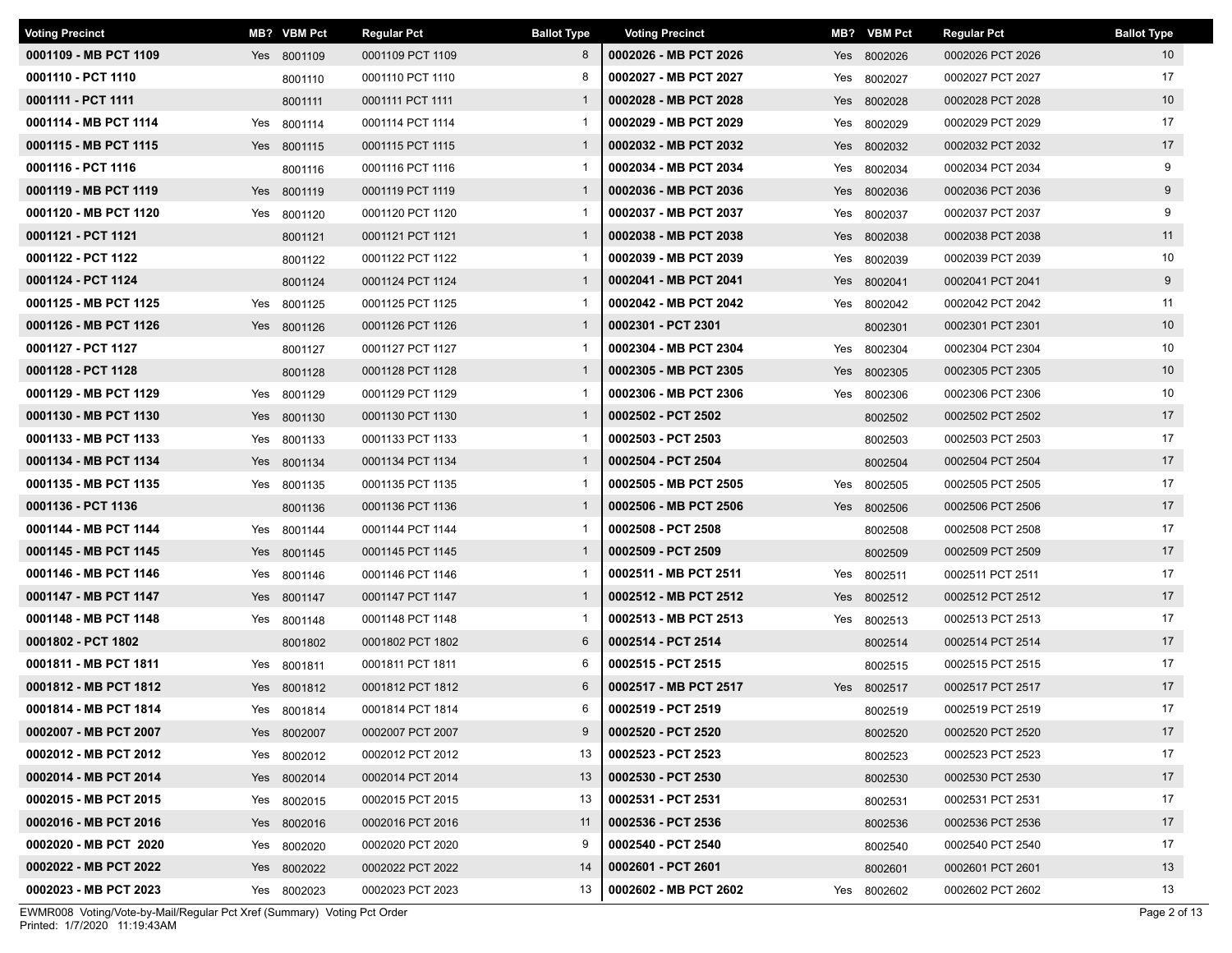| <b>Voting Precinct</b> |     | MB? VBM Pct | <b>Regular Pct</b> | <b>Ballot Type</b> | <b>Voting Precinct</b> |     | MB? VBM Pct | <b>Regular Pct</b> | <b>Ballot Type</b> |
|------------------------|-----|-------------|--------------------|--------------------|------------------------|-----|-------------|--------------------|--------------------|
| 0002604 - MB PCT 2604  |     | Yes 8002604 | 0002604 PCT 2604   | 18                 | 0003133 - MB PCT 3133  |     | Yes 8003133 | 0003133 PCT 3133   | 20                 |
| 0002605 - MB PCT 2605  | Yes | 8002605     | 0002605 PCT 2605   | 13                 | 0003137 - MB PCT 3137  | Yes | 8003137     | 0003137 PCT 3137   | 21                 |
| 0002606 - PCT 2606     |     | 8002606     | 0002606 PCT 2606   | 13                 | 0003138 - MB PCT 3138  |     | Yes 8003138 | 0003138 PCT 3138   | 21                 |
| 0002607 - MB PCT 2607  | Yes | 8002607     | 0002607 PCT 2607   | 13                 | 0003139 - MB PCT 3139  | Yes | 8003139     | 0003139 PCT 3139   | 20                 |
| 0002608 - MB PCT 2608  |     | Yes 8002608 | 0002608 PCT 2608   | 13                 | 0003140 - MB PCT 3140  |     | Yes 8003140 | 0003140 PCT 3140   | 20                 |
| 0002609 - MB PCT 2609  |     | Yes 8002609 | 0002609 PCT 2609   | 13                 | 0003141 - MB PCT 3141  |     | Yes 8003141 | 0003141 PCT 3141   | 20                 |
| 0002610 - MB PCT 2610  | Yes | 8002610     | 0002610 PCT 2610   | 13                 | 0003142 - PCT 3142     |     | 8003142     | 0003142 PCT 3142   | 20                 |
| 0002611 - MB PCT 2611  | Yes | 8002611     | 0002611 PCT 2611   | 13                 | 0003143 - MB PCT 3143  | Yes | 8003143     | 0003143 PCT 3143   | 20                 |
| 0002612 - MB PCT 2612  | Yes | 8002612     | 0002612 PCT 2612   | 13                 | 0003146 - MB PCT 3146  |     | Yes 8003146 | 0003146 PCT 3146   | 20                 |
| 0002613 - MB PCT 2613  |     | Yes 8002613 | 0002613 PCT 2613   | 13                 | 0003147 - MB PCT 3147  | Yes | 8003147     | 0003147 PCT 3147   | 20                 |
| 0003001 - MB PCT 3001  |     | Yes 8003001 | 0003001 PCT 3001   | 19                 | 0003148 - MB PCT 3148  |     | Yes 8003148 | 0003148 PCT 3148   | 20                 |
| 0003002 - MB PCT 3002  |     | Yes 8003002 | 0003002 PCT 3002   | 20                 | 0003149 - MB PCT 3149  | Yes | 8003149     | 0003149 PCT 3149   | 20                 |
| 0003003 - MB PCT 3003  |     | Yes 8003003 | 0003003 PCT 3003   | 21                 | 0003150 - MB PCT 3150  |     | Yes 8003150 | 0003150 PCT 3150   | 20                 |
| 0003005 - MB PCT 3005  | Yes | 8003005     | 0003005 PCT 3005   | 21                 | 0003151 - MB PCT 3151  | Yes | 8003151     | 0003151 PCT 3151   | 20                 |
| 0003006 - MB PCT 3006  |     | Yes 8003006 | 0003006 PCT 3006   | 20                 | 0003152 - MB PCT 3152  |     | Yes 8003152 | 0003152 PCT 3152   | 20                 |
| 0003011 - PCT 3011     |     | 8003011     | 0003011 PCT 3011   | 22                 | 0003153 - MB PCT 3153  | Yes | 8003153     | 0003153 PCT 3153   | 20                 |
| 0003016 - MB PCT 3016  |     | Yes 8003016 | 0003016 PCT 3016   | 23                 | 0003154 - MB PCT 3154  |     | Yes 8003154 | 0003154 PCT 3154   | 20                 |
| 0003017 - MB PCT 3017  |     | Yes 8003017 | 0003017 PCT 3017   | 24                 | 0003155 - MB PCT 3155  |     | Yes 8003155 | 0003155 PCT 3155   | 20                 |
| 0003021 - MB PCT 3021  | Yes | 8003021     | 0003021 PCT 3021   | 22                 | 0003156 - MB PCT 3156  |     | Yes 8003156 | 0003156 PCT 3156   | 20                 |
| 0003024 - MB PCT 3024  |     | Yes 8003024 | 0003024 PCT 3024   | 19                 | 0003157 - MB PCT 3157  | Yes | 8003157     | 0003157 PCT 3157   | 20                 |
| 0003102 - MB PCT 3102  |     | Yes 8003102 | 0003102 PCT 3102   | 25                 | 0003158 - MB PCT 3158  |     | Yes 8003158 | 0003158 PCT 3158   | 20                 |
| 0003103 - PCT 3103     |     | 8003103     | 0003103 PCT 3103   | 20                 | 0003601 - PCT 3601     |     | 8003601     | 0003601 PCT 3601   | 23                 |
| 0003104 - MB PCT 3104  |     | Yes 8003104 | 0003104 PCT 3104   | 21                 | 0003602 - PCT 3602     |     | 8003602     | 0003602 PCT 3602   | 23                 |
| 0003105 - MB PCT 3105  |     | Yes 8003105 | 0003105 PCT 3105   | 20                 | 0003603 - PCT 3603     |     | 8003603     | 0003603 PCT 3603   | 23                 |
| 0003110 - PCT 3110     |     | 8003110     | 0003110 PCT 3110   | 21                 | 0003605 - PCT 3605     |     | 8003605     | 0003605 PCT 3605   | 23                 |
| 0003111 - MB PCT 3111  |     | Yes 8003111 | 0003111 PCT 3111   | 21                 | 0003609 - PCT 3609     |     | 8003609     | 0003609 PCT 3609   | 23                 |
| 0003113 - PCT 3113     |     | 8003113     | 0003113 PCT 3113   | 19                 | 0003611 - PCT 3611     |     | 8003611     | 0003611 PCT 3611   | 23                 |
| 0003114 - MB PCT 3114  | Yes | 8003114     | 0003114 PCT 3114   | 20                 | 0003616 - PCT 3616     |     | 8003616     | 0003616 PCT 3616   | 23                 |
| 0003117 - MB PCT 3117  |     | Yes 8003117 | 0003117 PCT 3117   | 20                 | 0003618 - PCT 3618     |     | 8003618     | 0003618 PCT 3618   | 23                 |
| 0003118 - MB PCT 3118  |     | Yes 8003118 | 0003118 PCT 3118   | 20                 | 0003621 - MB PCT 3621  |     | Yes 8003621 | 0003621 PCT 3621   | 24                 |
| 0003119 - MB PCT 3119  |     | Yes 8003119 | 0003119 PCT 3119   | 20                 | 0004005 - MB PCT 4005  |     | Yes 8004005 | 0004005 PCT 4005   | 26                 |
| 0003121 - MB PCT 3121  |     | Yes 8003121 | 0003121 PCT 3121   | 20                 | 0004009 - MB PCT 4009  |     | Yes 8004009 | 0004009 PCT 4009   | 26                 |
| 0003123 - PCT 3123     |     | 8003123     | 0003123 PCT 3123   | 19                 | 0004012 - MB PCT 4012  |     | Yes 8004012 | 0004012 PCT 4012   | 30                 |
| 0003125 - MB PCT 3125  |     | Yes 8003125 | 0003125 PCT 3125   | 20                 | 0004013 - MB PCT 4013  |     | Yes 8004013 | 0004013 PCT 4013   | 26                 |
| 0003126 - MB PCT 3126  |     | Yes 8003126 | 0003126 PCT 3126   | 20                 | 0004015 - PCT 4015     |     | 8004015     | 0004015 PCT 4015   | 30                 |
| 0003127 - MB PCT 3127  |     | Yes 8003127 | 0003127 PCT 3127   | 20                 | 0004017 - MB PCT 4017  |     | Yes 8004017 | 0004017 PCT 4017   | 30                 |
| 0003128 - PCT 3128     |     | 8003128     | 0003128 PCT 3128   | 20                 | 0004018 - MB PCT 4018  |     | Yes 8004018 | 0004018 PCT 4018   | 30                 |
| 0003130 - MB PCT 3130  |     | Yes 8003130 | 0003130 PCT 3130   | 20                 | 0004019 - MB PCT 4019  |     | Yes 8004019 | 0004019 PCT 4019   | 30                 |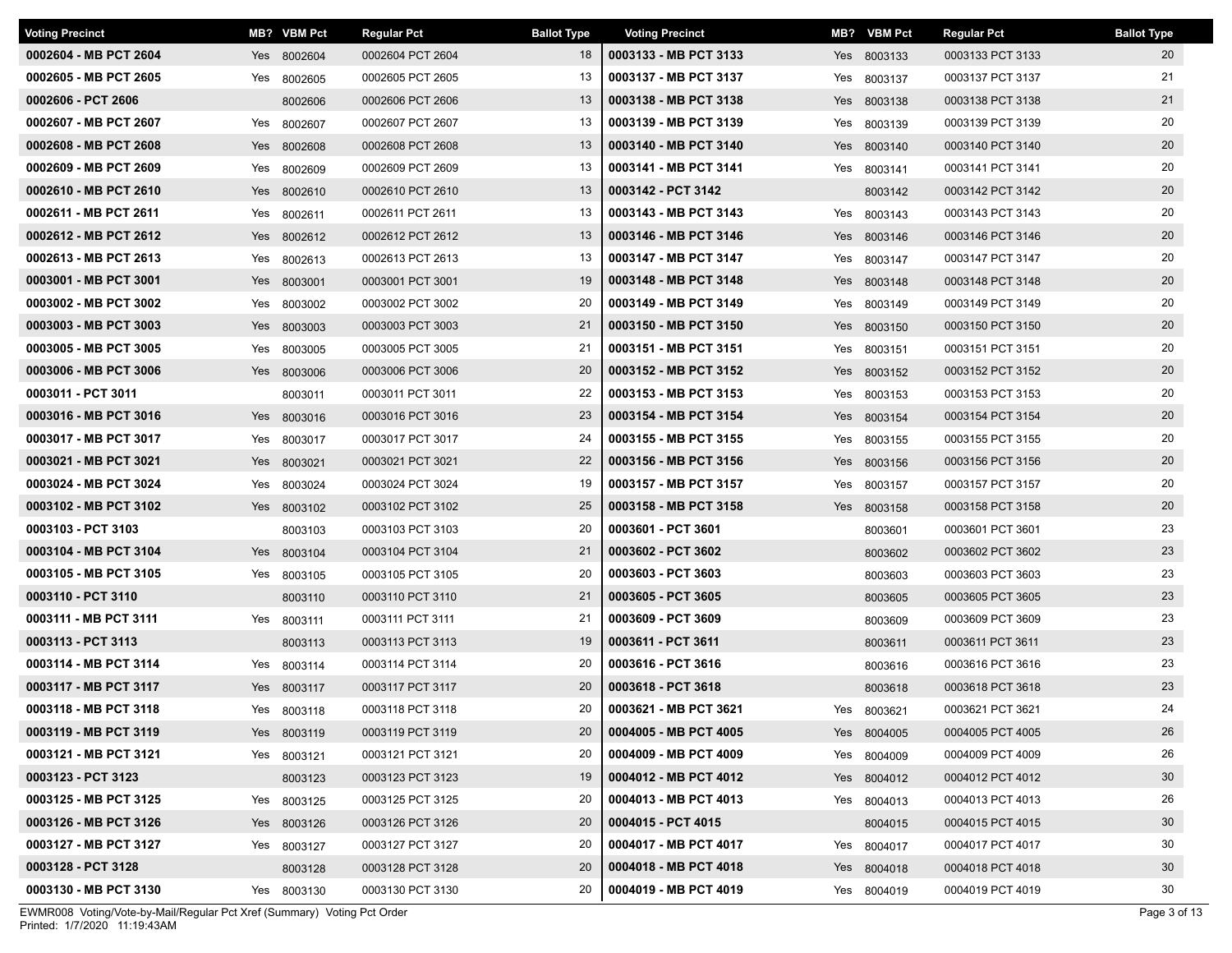| <b>Voting Precinct</b> |     | MB? VBM Pct | <b>Regular Pct</b> | <b>Ballot Type</b> | <b>Voting Precinct</b> |     | MB? VBM Pct | <b>Regular Pct</b> | <b>Ballot Type</b> |
|------------------------|-----|-------------|--------------------|--------------------|------------------------|-----|-------------|--------------------|--------------------|
| 0004021 - MB PCT 4021  |     | Yes 8004021 | 0004021 PCT 4021   | 26                 | 0004904 - PCT 4904     |     | 8004904     | 0004904 PCT 4904   | 26                 |
| 0004023 - MB PCT 4023  | Yes | 8004023     | 0004023 PCT 4023   | 26                 | 0004905 - MB PCT 4905  | Yes | 8004905     | 0004905 PCT 4905   | 26                 |
| 0004027 - MB PCT 4027  |     | Yes 8004027 | 0004027 PCT 4027   | 30                 | 0004906 - PCT 4906     |     | 8004906     | 0004906 PCT 4906   | 26                 |
| 0004030 - MB PCT 4030  | Yes | 8004030     | 0004030 PCT 4030   | 26                 | 0004907 - PCT 4907     |     | 8004907     | 0004907 PCT 4907   | 26                 |
| 0004037 - MB PCT 4037  |     | Yes 8004037 | 0004037 PCT 4037   | 30                 | 0004908 - PCT 4908     |     | 8004908     | 0004908 PCT 4908   | 26                 |
| 0004039 - MB PCT 4039  |     | Yes 8004039 | 0004039 PCT 4039   | 30                 | 0005002 - MB PCT 5002  |     | Yes 8005002 | 0005002 PCT 5002   | 35                 |
| 0004051 - MB PCT 4051  |     | Yes 8004051 | 0004051 PCT 4051   | 26                 | 0005005 - MB PCT 5005  |     | Yes 8005005 | 0005005 PCT 5005   | 35                 |
| 0004052 - MB PCT 4052  | Yes | 8004052     | 0004052 PCT 4052   | 26                 | 0005007 - MB PCT 5007  | Yes | 8005007     | 0005007 PCT 5007   | 35                 |
| 0004054 - MB PCT 4054  | Yes | 8004054     | 0004054 PCT 4054   | 30                 | 0005009 - MB PCT 5009  |     | Yes 8005009 | 0005009 PCT 5009   | 35                 |
| 0004064 - MB PCT 4064  |     | Yes 8004064 | 0004064 PCT 4064   | 26                 | 0005011 - MB PCT 5011  |     | Yes 8005011 | 0005011 PCT 5011   | 35                 |
| 0004065 - MB PCT 4065  |     | Yes 8004065 | 0004065 PCT 4065   | 27                 | 0005012 - MB PCT 5012  |     | Yes 8005012 | 0005012 PCT 5012   | 35                 |
| 0004066 - MB PCT 4066  | Yes | 8004066     | 0004066 PCT 4066   | 27                 | 0005013 - MB PCT 5013  |     | Yes 8005013 | 0005013 PCT 5013   | 35                 |
| 0004067 - MB PCT 4067  |     | Yes 8004067 | 0004067 PCT 4067   | 30                 | 0005014 - MB PCT 5014  |     | Yes 8005014 | 0005014 PCT 5014   | 35                 |
| 0004070 - MB PCT 4070  | Yes | 8004070     | 0004070 PCT 4070   | 30                 | 0005015 - MB PCT 5015  | Yes | 8005015     | 0005015 PCT 5015   | 41                 |
| 0004072 - MB PCT 4072  |     | Yes 8004072 | 0004072 PCT 4072   | 29                 | 0005017 - MB PCT 5017  |     | Yes 8005017 | 0005017 PCT 5017   | 41                 |
| 0004073 - MB PCT 4073  | Yes | 8004073     | 0004073 PCT 4073   | 26                 | 0005019 - MB PCT 5019  | Yes | 8005019     | 0005019 PCT 5019   | 35                 |
| 0004074 - MB PCT 4074  |     | Yes 8004074 | 0004074 PCT 4074   | 26                 | 0005024 - MB PCT 5024  |     | Yes 8005024 | 0005024 PCT 5024   | 35                 |
| 0004101 - MB PCT 4101  |     | Yes 8004101 | 0004101 PCT 4101   | 30                 | 0005025 - MB PCT 5025  |     | Yes 8005025 | 0005025 PCT 5025   | 35                 |
| 0004102 - MB PCT 4102  |     | Yes 8004102 | 0004102 PCT 4102   | 30                 | 0005026 - MB PCT 5026  |     | Yes 8005026 | 0005026 PCT 5026   | 35                 |
| 0004103 - PCT 4103     |     | 8004103     | 0004103 PCT 4103   | 30                 | 0005029 - MB PCT 5029  |     | Yes 8005029 | 0005029 PCT 5029   | 44                 |
| 0004104 - MB PCT 4104  |     | Yes 8004104 | 0004104 PCT 4104   | 30                 | 0005033 - MB PCT 5033  |     | Yes 8005033 | 0005033 PCT 5033   | 35                 |
| 0004105 - PCT 4105     |     | 8004105     | 0004105 PCT 4105   | 30                 | 0005037 - MB PCT 5037  |     | Yes 8005037 | 0005037 PCT 5037   | 41                 |
| 0004106 - MB PCT 4106  |     | Yes 8004106 | 0004106 PCT 4106   | 30                 | 0005038 - MB PCT 5038  |     | Yes 8005038 | 0005038 PCT 5038   | 35                 |
| 0004110 - PCT 4110     |     | 8004110     | 0004110 PCT 4110   | 30                 | 0005039 - MB PCT 5039  |     | Yes 8005039 | 0005039 PCT 5039   | 35                 |
| 0004112 - PCT 4112     |     | 8004112     | 0004112 PCT 4112   | 30                 | 0005040 - MB PCT 5040  |     | Yes 8005040 | 0005040 PCT 5040   | 35                 |
| 0004113 - MB PCT 4113  |     | Yes 8004113 | 0004113 PCT 4113   | 30                 | 0005043 - MB PCT 5043  | Yes | 8005043     | 0005043 PCT 5043   | 35                 |
| 0004127 - PCT 4127     |     | 8004127     | 0004127 PCT 4127   | 30                 | 0005046 - MB PCT 5046  |     | Yes 8005046 | 0005046 PCT 5046   | 35                 |
| 0004128 - MB PCT 4128  | Yes | 8004128     | 0004128 PCT 4128   | 30                 | 0005048 - MB PCT 5048  | Yes | 8005048     | 0005048 PCT 5048   | 35                 |
| 0004129 - MB PCT 4129  |     | Yes 8004129 | 0004129 PCT 4129   | 30                 | 0005050 - MB PCT 5050  |     | Yes 8005050 | 0005050 PCT 5050   | 42                 |
| 0004201 - PCT 4201     |     | 8004201     | 0004201 PCT 4201   | 26                 | 0005052 - MB PCT 5052  |     | Yes 8005052 | 0005052 PCT 5052   | 35                 |
| 0004203 - PCT 4203     |     | 8004203     | 0004203 PCT 4203   | 26                 | 0005054 - MB PCT 5054  |     | Yes 8005054 | 0005054 PCT 5054   | 35                 |
| 0004204 - PCT 4204     |     | 8004204     | 0004204 PCT 4204   | 26                 | 0005056 - MB PCT 5056  |     | Yes 8005056 | 0005056 PCT 5056   | 39                 |
| 0004401 - PCT 4401     |     | 8004401     | 0004401 PCT 4401   | 33                 | 0005057 - MB PCT 5057  |     | Yes 8005057 | 0005057 PCT 5057   | 35                 |
| 0004402 - PCT 4402     |     | 8004402     | 0004402 PCT 4402   | 33                 | 0005058 - MB PCT 5058  |     | Yes 8005058 | 0005058 PCT 5058   | 37                 |
| 0004406 - PCT 4406     |     | 8004406     | 0004406 PCT 4406   | 33                 | 0005059 - MB PCT 5059  |     | Yes 8005059 | 0005059 PCT 5059   | 35                 |
| 0004407 - MB PCT 4407  |     | Yes 8004407 | 0004407 PCT 4407   | 33                 | 0005060 - MB PCT 5060  |     | Yes 8005060 | 0005060 PCT 5060   | 37                 |
| 0004902 - PCT 4902     |     | 8004902     | 0004902 PCT 4902   | 26                 | 0005062 - MB PCT 5062  |     | Yes 8005062 | 0005062 PCT 5062   | 37                 |
| 0004903 - PCT 4903     |     | 8004903     | 0004903 PCT 4903   | 26                 | 0005063 - MB PCT 5063  |     | Yes 8005063 | 0005063 PCT 5063   | 35                 |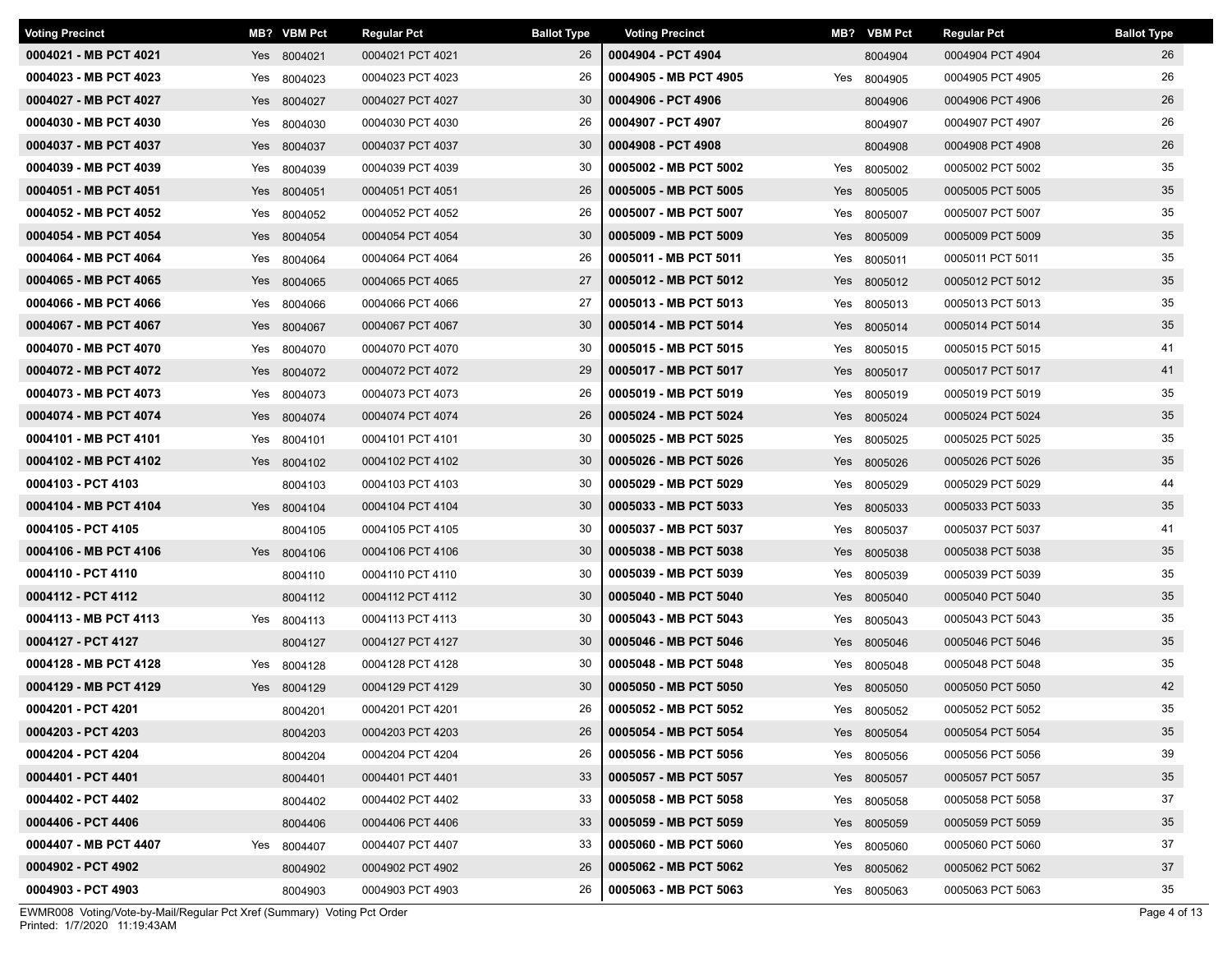| <b>Voting Precinct</b> |     | MB? VBM Pct | <b>Regular Pct</b> | <b>Ballot Type</b> | <b>Voting Precinct</b> | MB? | <b>VBM Pct</b> | <b>Regular Pct</b> | <b>Ballot Type</b> |
|------------------------|-----|-------------|--------------------|--------------------|------------------------|-----|----------------|--------------------|--------------------|
| 0005064 - MB PCT 5064  |     | Yes 8005064 | 0005064 PCT 5064   | 35                 |                        |     | Yes 8007103    | 0001011-B PCT 1011 | $\mathbf{1}$       |
| 0005065 - MB PCT 5065  | Yes | 8005065     | 0005065 PCT 5065   | 34                 |                        | Yes | 8007103        | 0001011-C PCT 1011 | 1                  |
| 0005067 - MB PCT 5067  | Yes | 8005067     | 0005067 PCT 5067   | 34                 |                        |     | Yes 8007103    | 0001011-D PCT 1011 | $\mathbf{1}$       |
| 0005068 - MB PCT 5068  | Yes | 8005068     | 0005068 PCT 5068   | 34                 | 0007104 - MB PCT 7104  | Yes | 8007104        | 0001016-A PCT 1016 |                    |
| 0005069 - MB PCT 5069  |     | Yes 8005069 | 0005069 PCT 5069   | 34                 |                        |     | Yes 8007104    | 0001016-B PCT 1016 | $\overline{1}$     |
| 0005070 - MB PCT 5070  |     | Yes 8005070 | 0005070 PCT 5070   | 35                 |                        |     | Yes 8007104    | 0001016-C PCT 1016 | $\mathbf{1}$       |
| 0005071 - MB PCT 5071  | Yes | 8005071     | 0005071 PCT 5071   | 34                 |                        |     | Yes 8007104    | 0001016-D PCT 1016 | $\mathbf{1}$       |
| 0005074 - MB PCT 5074  | Yes | 8005074     | 0005074 PCT 5074   | 38                 |                        |     | Yes 8007104    | 0001016-E PCT 1016 | $\mathbf{1}$       |
| 0005075 - MB PCT 5075  | Yes | 8005075     | 0005075 PCT 5075   | 43                 | 0007105 - PCT 7105     |     | 8007105        | 0001042-A PCT 1042 | $\mathbf{1}$       |
| 0005076 - MB PCT 5076  |     | Yes 8005076 | 0005076 PCT 5076   | 42                 |                        |     | 8007105        | 0001042-B PCT 1042 | $\mathbf{1}$       |
| 0005078 - MB PCT 5078  | Yes |             | 0005078 PCT 5078   | 35                 |                        |     | 8007105        | 0001042-C PCT 1042 | $\mathbf{1}$       |
| 0005079 - MB PCT 5079  | Yes |             | 0005079 PCT 5079   | 35                 | 0007106 - MB PCT 7106  |     | Yes 8007106    | 0001066-A PCT 1066 | $\mathbf{1}$       |
| 0005080 - MB PCT 5080  | Yes |             | 0005080 PCT 5080   | 35                 |                        |     | Yes 8007106    | 0001066-B PCT 1066 | $\mathbf{1}$       |
| 0005081 - MB PCT 5081  | Yes |             | 0005081 PCT 5081   | 35                 | 0007107 - PCT 7107     |     | 8007107        | 0001101-A PCT 1101 | $\overline{1}$     |
| 0005101 - PCT 5101     |     | 8005101     | 0005101 PCT 5101   | 39                 |                        |     | 8007107        | 0001101-B PCT 1101 | $\mathbf{1}$       |
| 0005104 - PCT 5104     |     | 8005104     | 0005104 PCT 5104   | 39                 | 0007108 - PCT 7108     |     | 8007108        | 0001113-A PCT 1113 |                    |
| 0005105 - PCT 5105     |     | 8005105     | 0005105 PCT 5105   | 40                 |                        |     | 8007108        | 0001113-B PCT 1113 | $\mathbf{1}$       |
| 0005107 - MB PCT 5107  | Yes | 8005107     | 0005107 PCT 5107   | 39                 |                        |     | 8007108        | 0001113-C PCT 1113 | $\mathbf{1}$       |
| 0005108 - MB PCT 5108  | Yes | 8005108     | 0005108 PCT 5108   | 39                 | 0007109 - PCT 7109     |     | 8007109        | 0001123-A PCT 1123 | $\mathbf{1}$       |
| 0005110 - MB PCT 5110  |     | Yes 8005110 | 0005110 PCT 5110   | 40                 |                        |     | 8007109        | 0001123-B PCT 1123 | $\mathbf{1}$       |
| 0005113 - PCT 5113     |     | 8005113     | 0005113 PCT 5113   | 39                 | 0007110 - MB PCT 7110  |     | Yes 8007110    | 0001004-A PCT 1004 | $\mathbf{3}$       |
| 0005114 - MB PCT 5114  |     | Yes 8005114 | 0005114 PCT 5114   | 40                 |                        |     | Yes 8007110    | 0001004-B PCT 1004 | 3                  |
| 0005115 - PCT 5115     |     | 8005115     | 0005115 PCT 5115   | 39                 |                        |     | Yes 8007110    | 0001004-C PCT 1004 | $\mathbf{3}$       |
| 0005116 - MB PCT 5116  |     | Yes 8005116 | 0005116 PCT 5116   | 39                 | 0007111 - MB PCT 7111  |     | Yes 8007111    | 0001013-B PCT 1013 | 3                  |
| 0005117 - MB PCT 5117  |     | Yes 8005117 | 0005117 PCT 5117   | 39                 | 0007112 - MB PCT 7112  |     | Yes 8007112    | 0001015-A PCT 1015 | $3\phantom{.0}$    |
| 0005118 - MB PCT 5118  | Yes | 8005118     | 0005118 PCT 5118   | 39                 |                        | Yes | 8007112        | 0001015-B PCT 1015 | 3                  |
| 0005120 - PCT 5120     |     | 8005120     | 0005120 PCT 5120   | 40                 | 0007113 - MB PCT 7113  |     | Yes 8007113    | 0001020-A PCT 1020 | $\mathbf{3}$       |
| 0005121 - MB PCT 5121  | Yes | 8005121     | 0005121 PCT 5121   | 40                 |                        | Yes | 8007113        | 0001020-B PCT 1020 | 3                  |
| 0005122 - MB PCT 5122  |     | Yes 8005122 | 0005122 PCT 5122   | 40                 | 0007114 - MB PCT 7114  |     | Yes 8007114    | 0001013-A PCT 1013 | $\overline{4}$     |
| 0005123 - PCT 5123     |     | 8005123     | 0005123 PCT 5123   | 46                 |                        |     | Yes 8007114    | 0001013-F PCT 1013 | 4                  |
| 0005124 - MB PCT 5124  |     | Yes 8005124 | 0005124 PCT 5124   | 46                 | 0007115 - PCT 7115     |     | 8007115        | 0001014-B PCT 1014 | 4                  |
| 0005125 - MB PCT 5125  |     | Yes 8005125 | 0005125 PCT 5125   | 39                 |                        |     | 8007115        | 0001014-E PCT 1014 |                    |
| 0005126 - MB PCT 5126  |     | Yes 8005126 | 0005126 PCT 5126   | 39                 | 0007116 - PCT 7116     |     | 8007116        | 0001019-A PCT 1019 | $\overline{4}$     |
| 0007101 - MB PCT 7101  |     | Yes 8007101 | 0001001-A PCT 1001 | $\mathbf{1}$       |                        |     | 8007116        | 0001019-B PCT 1019 |                    |
|                        |     | Yes 8007101 | 0001001-B PCT 1001 | $\mathbf{1}$       |                        |     | 8007116        | 0001019-C PCT 1019 | $\overline{4}$     |
| 0007102 - MB PCT 7102  |     | Yes 8007102 | 0001010-A PCT 1010 | $\mathbf{1}$       |                        |     | 8007116        | 0001019-D PCT 1019 | 4                  |
|                        |     | Yes 8007102 | 0001010-B PCT 1010 | $\mathbf{1}$       |                        |     | 8007116        | 0001019-E PCT 1019 | $\overline{4}$     |
| 0007103 - MB PCT 7103  |     | Yes 8007103 | 0001011-A PCT 1011 | $\mathbf{1}$       |                        |     | 8007116        | 0001019-F PCT 1019 | $\overline{4}$     |

Printed: 1/7/2020 11:19:43AM EWMR008 Voting/Vote-by-Mail/Regular Pct Xref (Summary) Voting Pct Order Page 5 of 13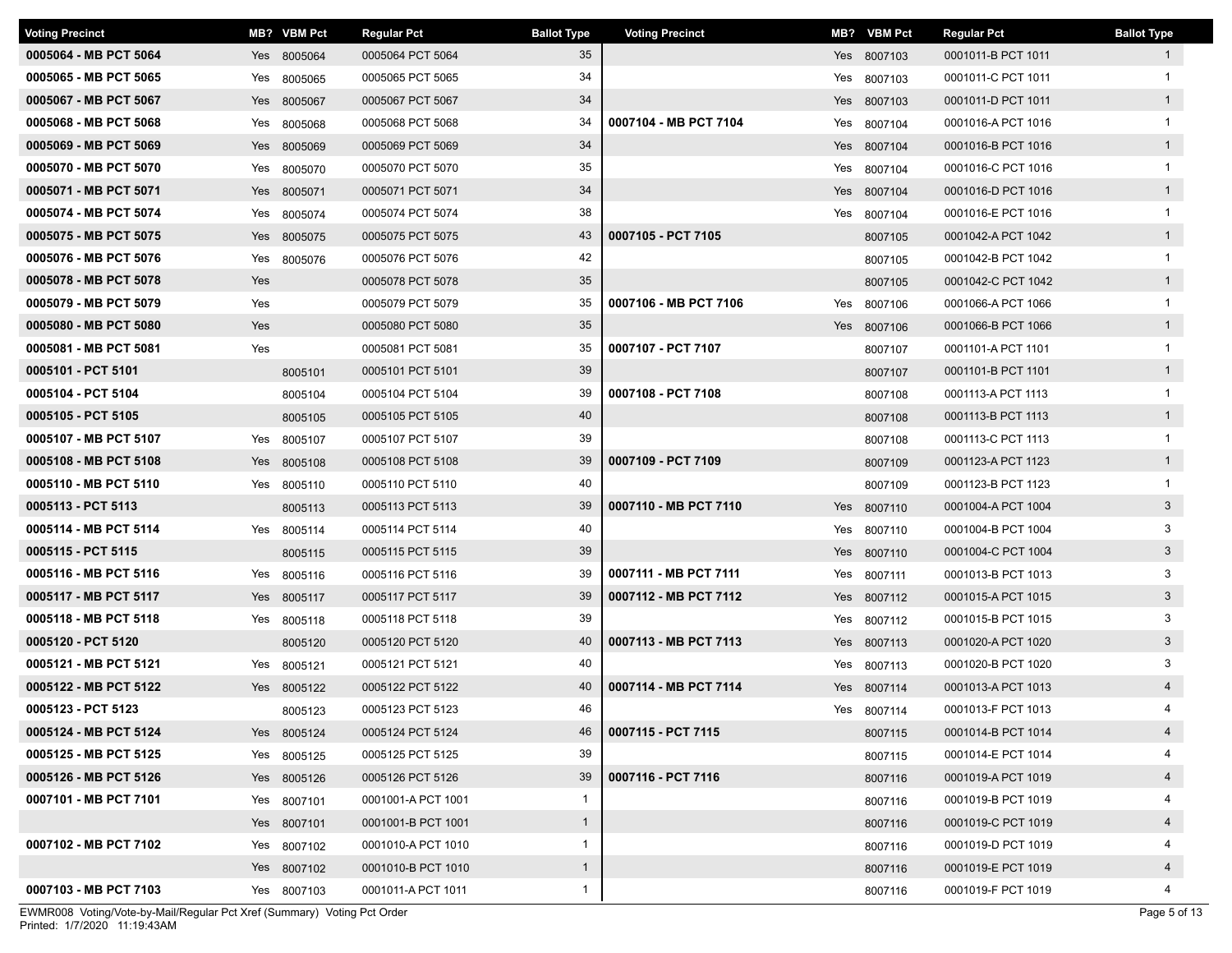| <b>Voting Precinct</b> |     | MB? VBM Pct | <b>Regular Pct</b> | <b>Ballot Type</b> | <b>Voting Precinct</b> | MB? VBM Pct | <b>Regular Pct</b> | <b>Ballot Type</b> |
|------------------------|-----|-------------|--------------------|--------------------|------------------------|-------------|--------------------|--------------------|
| 0007116 - PCT 7116     |     | 8007116     | 0001019-G PCT 1019 | $\overline{4}$     | 0007127 - MB PCT 7127  | Yes 8007127 | 0001060-A PCT 1060 | $5^{\circ}$        |
|                        |     | 8007116     | 0001019-H PCT 1019 |                    |                        | Yes 8007127 | 0001060-B PCT 1060 | 5                  |
|                        |     | 8007116     | 0001019-I PCT 1019 | $\overline{4}$     |                        | Yes 8007127 | 0001060-C PCT 1060 | 5 <sup>5</sup>     |
|                        |     | 8007116     | 0001019-J PCT 1019 | 4                  | 0007128 - MB PCT 7128  | Yes 8007128 | 0001081-A PCT 1081 | 5                  |
|                        |     | 8007116     | 0001019-K PCT 1019 | $\overline{4}$     |                        | Yes 8007128 | 0001081-B PCT 1081 | 5 <sup>5</sup>     |
|                        |     | 8007116     | 0001019-L PCT 1019 | 4                  |                        | Yes 8007128 | 0001081-C PCT 1081 | 5                  |
|                        |     | 8007116     | 0001019-M PCT 1019 | 4                  | 0007129 - PCT 7129     | 8007129     | 0001025-A PCT 1025 | $6\overline{6}$    |
| 0007117 - PCT 7117     |     | 8007117     | 0001028-A PCT 1028 | 4                  |                        | 8007129     | 0001025-B PCT 1025 | 6                  |
|                        |     | 8007117     | 0001028-B PCT 1028 | $\overline{4}$     |                        | 8007129     | 0001025-C PCT 1025 | $6\overline{6}$    |
|                        |     | 8007117     | 0001028-C PCT 1028 | 4                  |                        | 8007129     | 0001025-D PCT 1025 | 6                  |
| 0007118 - PCT 7118     |     | 8007118     | 0001030-A PCT 1030 | $\overline{4}$     |                        | 8007129     | 0001025-E PCT 1025 | 6                  |
|                        |     | 8007118     | 0001030-B PCT 1030 | 4                  |                        | 8007129     | 0001025-F PCT 1025 | 6                  |
| 0007119 - MB PCT 7119  |     | Yes 8007119 | 0001050-A PCT 1050 | $\overline{4}$     |                        | 8007129     | 0001025-G PCT 1025 | 6                  |
|                        | Yes | 8007119     | 0001050-B PCT 1050 | 4                  |                        | 8007129     | 0001025-H PCT 1025 | 6                  |
|                        |     | Yes 8007119 | 0001050-C PCT 1050 | $\overline{4}$     |                        | 8007129     | 0001025-I PCT 1025 | 6                  |
|                        |     | Yes 8007119 | 0001050-D PCT 1050 | 4                  | 0007130 - PCT 7130     | 8007130     | 0001034-A PCT 1034 | 6                  |
|                        |     | Yes 8007119 | 0001050-E PCT 1050 | $\overline{4}$     |                        | 8007130     | 0001034-B PCT 1034 | $6\overline{6}$    |
| 0007120 - MB PCT 7120  |     | Yes 8007120 | 0001051-B PCT 1051 | 4                  |                        | 8007130     | 0001034-C PCT 1034 | 6                  |
|                        |     | Yes 8007120 | 0001051-E PCT 1051 | 4                  | 0007131 - PCT 7131     | 8007131     | 0001035-A PCT 1035 | 6                  |
| 0007121 - MB PCT 7121  |     | Yes 8007121 | 0001068-A PCT 1068 | 4                  |                        | 8007131     | 0001035-B PCT 1035 | 6                  |
|                        |     | Yes 8007121 | 0001068-B PCT 1068 | $\overline{4}$     |                        | 8007131     | 0001035-C PCT 1035 | $6\overline{6}$    |
|                        |     | Yes 8007121 | 0001068-C PCT 1068 | 4                  |                        | 8007131     | 0001035-D PCT 1035 | 6                  |
| 0007122 - MB PCT 7122  |     | Yes 8007122 | 0001072-A PCT 1072 | $\overline{4}$     |                        | 8007131     | 0001036-A PCT 1036 | 6                  |
|                        |     | Yes 8007122 | 0001072-B PCT 1072 | 4                  |                        | 8007131     | 0001036-B PCT 1036 | 6                  |
| 0007123 - PCT 7123     |     | 8007123     | 0001082-A PCT 1082 | $\overline{4}$     |                        | 8007131     | 0001036-C PCT 1036 | $6\overline{6}$    |
|                        |     | 8007123     | 0001082-B PCT 1082 | 4                  |                        | 8007131     | 0001036-D PCT 1036 | 6                  |
|                        |     | 8007123     | 0001082-C PCT 1082 | $\overline{4}$     |                        | 8007131     | 0001036-E PCT 1036 | 6                  |
|                        |     | 8007123     | 0001082-D PCT 1082 | 4                  |                        | 8007131     | 0001036-F PCT 1036 | 6                  |
|                        |     | 8007123     | 0001082-E PCT 1082 | $\overline{4}$     |                        | 8007131     | 0001036-G PCT 1036 | $6\overline{6}$    |
| 0007124 - PCT 7124     |     | 8007124     | 0001021-A PCT 1021 | 5                  | 0007132 - MB PCT 7132  | Yes 8007132 | 0001087-A PCT 1087 | 6                  |
|                        |     | 8007124     | 0001021-B PCT 1021 | $5\overline{)}$    |                        | Yes 8007132 | 0001087-B PCT 1087 | 6                  |
|                        |     | 8007124     | 0001021-C PCT 1021 | 5                  | 0007133 - PCT 7133     | 8007133     | 0001801-A PCT 1801 | 6                  |
|                        |     | 8007124     | 0001021-D PCT 1021 | $5\phantom{.0}$    |                        | 8007133     | 0001801-B PCT 1801 | 6                  |
|                        |     | 8007124     | 0001021-E PCT 1021 | $5\phantom{.0}$    |                        | 8007133     | 0001801-C PCT 1801 | 6                  |
| 0007125 - PCT 7125     |     | 8007125     | 0001037-A PCT 1037 | $5\overline{)}$    | 0007134 - PCT 7134     | 8007134     | 0001804-A PCT 1804 | 6                  |
|                        |     | 8007125     | 0001037-B PCT 1037 | 5                  |                        | 8007134     | 0001804-B PCT 1804 | 6                  |
| 0007126 - PCT 7126     |     | 8007126     | 0001103 PCT 1103   | $\mathbf{1}$       |                        | 8007134     | 0001813 PCT 1813   | 6                  |
|                        |     | 8007126     | 0001112 PCT 1112   | $\mathbf{1}$       | 0007135 - PCT 7135     | 8007135     | 0001805-A PCT 1805 | 6                  |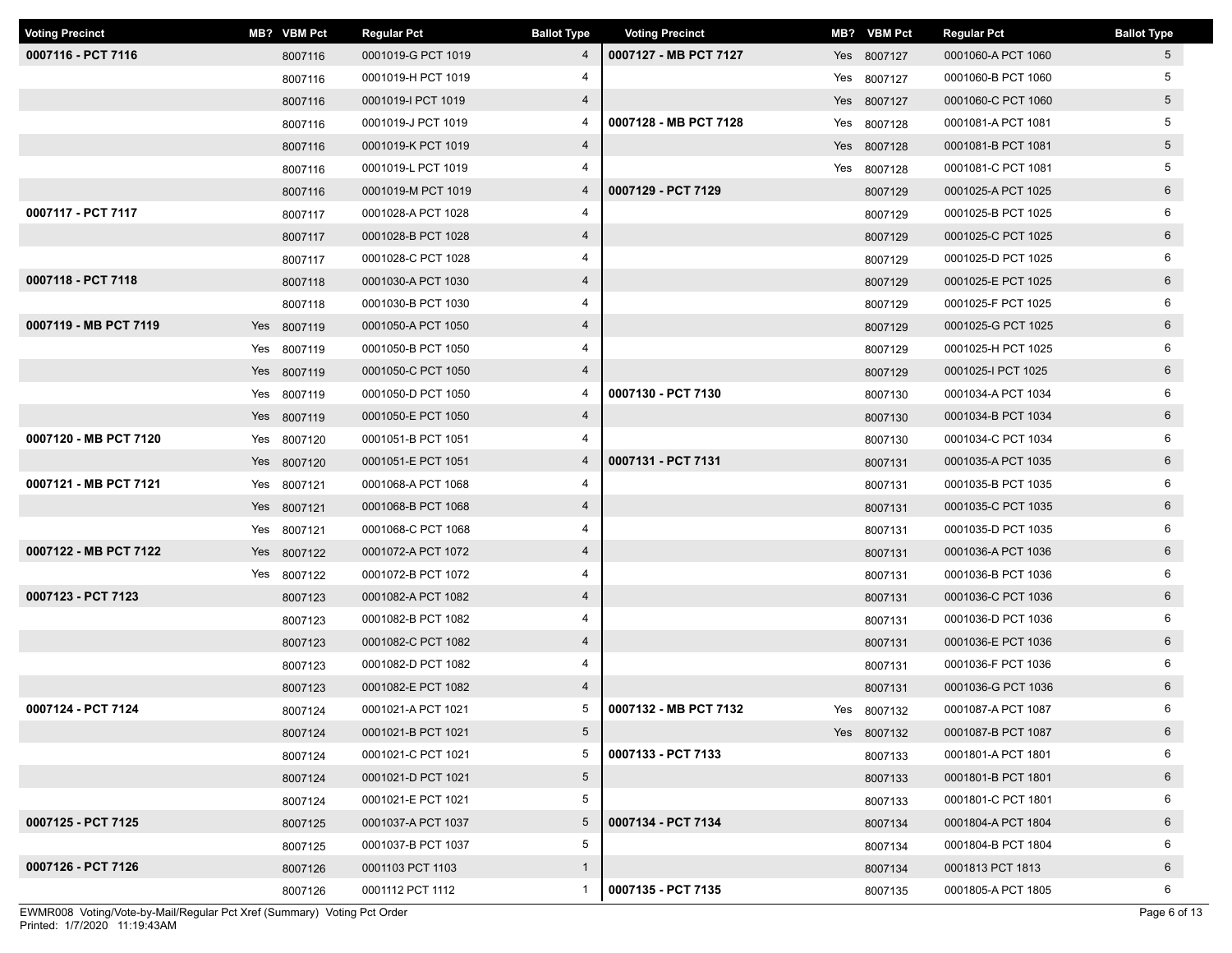| <b>Voting Precinct</b> | MB? VBM Pct | <b>Regular Pct</b> | <b>Ballot Type</b> | <b>Voting Precinct</b> | MB? VBM Pct | <b>Regular Pct</b> | <b>Ballot Type</b> |
|------------------------|-------------|--------------------|--------------------|------------------------|-------------|--------------------|--------------------|
| 0007135 - PCT 7135     | 8007135     | 0001805-B PCT 1805 | 6                  | 0007205 - MB PCT 7205  | Yes 8007205 | 0002005-A PCT 2005 | 9                  |
| 0007136 - PCT 7136     | 8007136     | 0001118 PCT 1118   |                    |                        | Yes 8007205 | 0002005-B PCT 2005 | 9                  |
|                        | 8007136     | 0001132 PCT 1132   | $\overline{1}$     | 0007206 - MB PCT 7206  | Yes 8007206 | 0002010-A PCT 2010 | 9                  |
| 0007137 - PCT 7137     | 8007137     | 0001102-A PCT 1102 | 8                  |                        | Yes 8007206 | 0002010-B PCT 2010 | 9                  |
|                        | 8007137     | 0001102-B PCT 1102 | 8                  |                        | Yes 8007206 | 0002010-C PCT 2010 | 9                  |
| 0007138 - PCT 7138     | 8007138     | 0001107-A PCT 1107 | 8                  |                        | Yes 8007206 | 0002010-D PCT 2010 | 9                  |
|                        | 8007138     | 0001107-B PCT 1107 | 8                  |                        | Yes 8007206 | 0002010-E PCT 2010 | 9                  |
| 0007139 - PCT 7139     | 8007139     | 0001108-A PCT 1108 | 8                  | 0007207 - PCT 7207     | 8007207     | 0002013-A PCT 2013 | 9                  |
|                        | 8007139     | 0001108-B PCT 1108 | 8                  |                        | 8007207     | 0002013-B PCT 2013 | 9                  |
| 0007140 - PCT 7140     | 8007140     | 0001131-A PCT 1131 | 8                  | 0007208 - MB PCT 7208  | Yes 8007208 | 0002021-A PCT 2021 | 9                  |
|                        | 8007140     | 0001131-B PCT 1131 | 8                  |                        | Yes 8007208 | 0002021-B PCT 2021 | 9                  |
|                        | 8007140     | 0001131-C PCT 1131 | 8                  |                        | Yes 8007208 | 0002021-C PCT 2021 | 9                  |
| 0007141 - PCT 7141     | 8007141     | 0001117 PCT 1117   | $\mathbf{1}$       |                        | Yes 8007208 | 0002021-D PCT 2021 | 9                  |
|                        | 8007141     | 0001137 PCT 1137   | $\mathbf{1}$       |                        | Yes 8007208 | 0002021-H PCT 2021 | 9                  |
| 0007201 - PCT 7201     | 8007201     | 0002001-A PCT 2001 | 9                  | 0007209 - PCT 7209     | 8007209     | 0002006-A PCT 2006 | 10                 |
|                        | 8007201     | 0002001-B PCT 2001 | 9                  |                        | 8007209     | 0002006-B PCT 2006 | 10                 |
|                        | 8007201     | 0002001-C PCT 2001 | 9                  |                        | 8007209     | 0002006-C PCT 2006 | 10 <sup>°</sup>    |
|                        | 8007201     | 0002001-D PCT 2001 | 9                  |                        | 8007209     | 0002006-D PCT 2006 | 10                 |
|                        | 8007201     | 0002001-E PCT 2001 | 9                  |                        | 8007209     | 0002006-E PCT 2006 | 10 <sup>°</sup>    |
| 0007202 - PCT 7202     | 8007202     | 0002002-A PCT 2002 | 9                  |                        | 8007209     | 0002006-F PCT 2006 | 10                 |
|                        | 8007202     | 0002002-B PCT 2002 | 9                  |                        | 8007209     | 0002006-G PCT 2006 | 10 <sup>°</sup>    |
|                        | 8007202     | 0002002-C PCT 2002 | 9                  | 0007210 - PCT 7210     | 8007210     | 0002009-A PCT 2009 | 10                 |
|                        | 8007202     | 0002002-D PCT 2002 | 9                  |                        | 8007210     | 0002009-B PCT 2009 | 10                 |
|                        | 8007202     | 0002002-E PCT 2002 | 9                  |                        | 8007210     | 0002009-C PCT 2009 | 10                 |
|                        | 8007202     | 0002002-F PCT 2002 | 9                  |                        | 8007210     | 0002009-D PCT 2009 | 10 <sup>°</sup>    |
| 0007203 - PCT 7203     | 8007203     | 0002003-A PCT 2003 | 9                  |                        | 8007210     | 0002009-E PCT 2009 | 10                 |
|                        | 8007203     | 0002003-B PCT 2003 | 9                  |                        | 8007210     | 0002009-F PCT 2009 | 10 <sup>°</sup>    |
|                        | 8007203     | 0002003-C PCT 2003 | 9                  |                        | 8007210     | 0002009-G PCT 2009 | 10                 |
|                        | 8007203     | 0002003-D PCT 2003 | 9                  |                        | 8007210     | 0002009-H PCT 2009 | 10 <sup>°</sup>    |
| 0007204 - PCT 7204     | 8007204     | 0002004-A PCT 2004 | 9                  | 0007211 - PCT 7211     | 8007211     | 0002011-A PCT 2011 | 10                 |
|                        | 8007204     | 0002004-B PCT 2004 | 9                  |                        | 8007211     | 0002011-B PCT 2011 | 10                 |
|                        | 8007204     | 0002004-C PCT 2004 | 9                  |                        | 8007211     | 0002011-C PCT 2011 | 10                 |
|                        | 8007204     | 0002004-D PCT 2004 | 9                  |                        | 8007211     | 0002011-D PCT 2011 | 10                 |
|                        | 8007204     | 0002004-E PCT 2004 | 9                  |                        | 8007211     | 0002011-F PCT 2011 | 10                 |
|                        | 8007204     | 0002004-F PCT 2004 | 9                  | 0007212 - PCT 7212     | 8007212     | 0002302-A PCT 2302 | 10                 |
|                        | 8007204     | 0002004-G PCT 2004 | 9                  |                        | 8007212     | 0002302-B PCT 2302 | 10                 |
|                        | 8007204     | 0002004-H PCT 2004 | 9                  | 0007213 - PCT 7213     | 8007213     | 0002303-A PCT 2303 | 10 <sup>°</sup>    |
|                        | 8007204     | 0002004-I PCT 2004 | 9                  |                        | 8007213     | 0002303-B PCT 2303 | 10                 |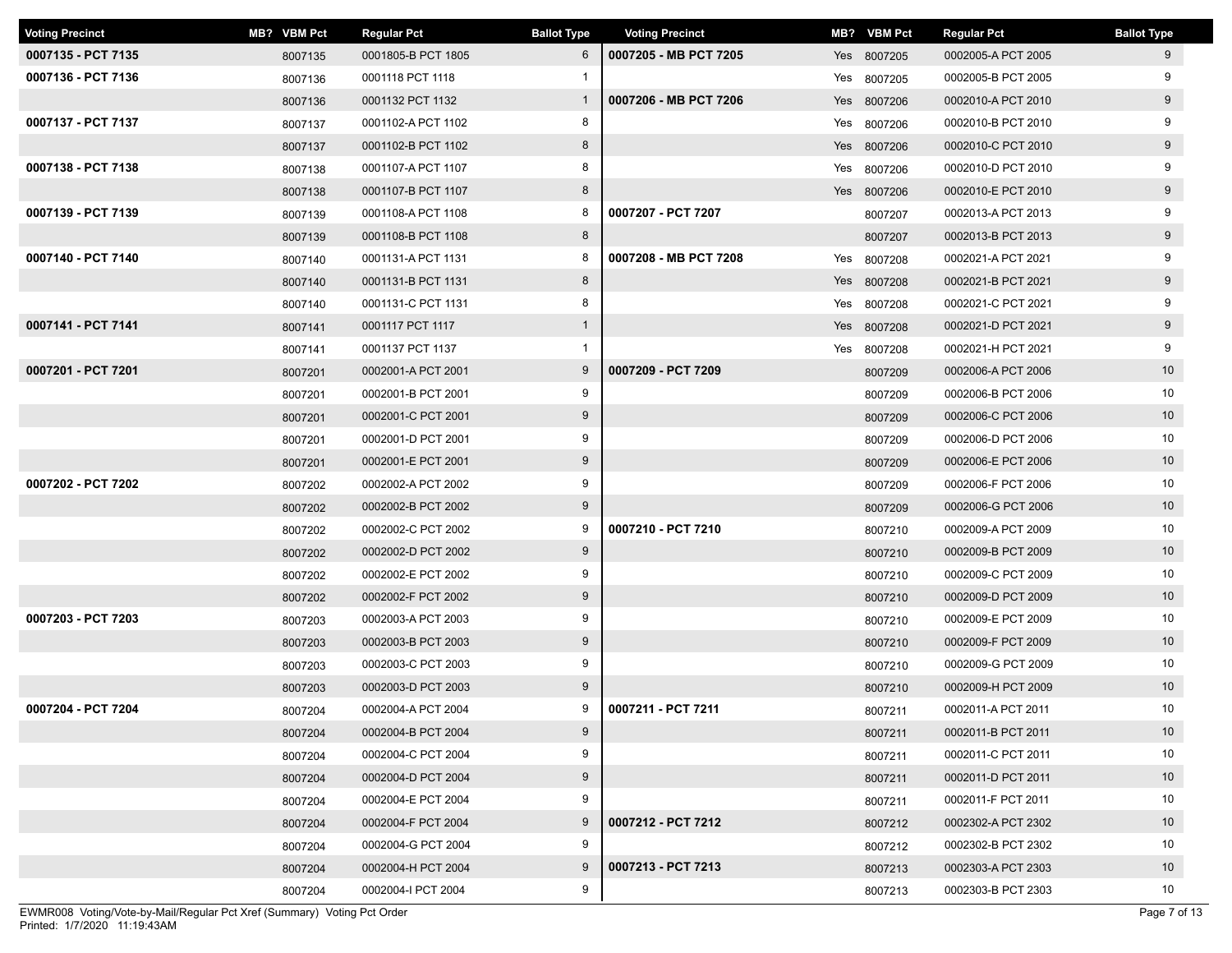| <b>Voting Precinct</b> |     | MB? VBM Pct | <b>Regular Pct</b> | <b>Ballot Type</b> | <b>Voting Precinct</b> | MB? VBM Pct | <b>Regular Pct</b> | <b>Ballot Type</b> |
|------------------------|-----|-------------|--------------------|--------------------|------------------------|-------------|--------------------|--------------------|
| 0007214 - MB PCT 7214  |     | Yes 8007214 | 0002010-F PCT 2010 | 11                 |                        | 8007301     | 0003107 PCT 3107   | 19                 |
| 0007215 - PCT 7215     |     | 8007215     | 0002017-A PCT 2017 | 11                 | 0007302 - PCT 7302     | 8007302     | 0003109-A PCT 3109 | 19                 |
|                        |     | 8007215     | 0002017-B PCT 2017 | 11                 |                        | 8007302     | 0003109-B PCT 3109 | 19                 |
| 0007216 - PCT 7216     |     | 8007216     | 0002021-E PCT 2021 | 11                 |                        | 8007302     | 0003122 PCT 3122   | 19                 |
|                        |     | 8007216     | 0002021-F PCT 2021 | 11                 | 0007303 - PCT 7303     | 8007303     | 0003112-A PCT 3112 | 19                 |
|                        |     | 8007216     | 0002021-G PCT 2021 | 11                 |                        | 8007303     | 0003112-B PCT 3112 | 19                 |
|                        |     | 8007216     | 0002021-I PCT 2021 | 11                 | 0007304 - PCT 7304     | 8007304     | 0003116-A PCT 3116 | 19                 |
|                        |     | 8007216     | 0002021-L PCT 2021 | 11                 |                        | 8007304     | 0003129 PCT 3129   | 19                 |
|                        |     | 8007216     | 0002021-M PCT 2021 | 11                 | 0007305 - PCT 7305     | 8007305     | 0003131 PCT 3131   | 19                 |
| 0007217 - MB PCT 7217  |     | Yes 8007217 | 0002011-E PCT 2011 | 12                 |                        | 8007305     | 0003144-A PCT 3144 | 19                 |
| 0007218 - MB PCT 7218  |     | Yes 8007218 | 0002024-A PCT 2024 | 14                 | 0007306 - MB PCT 7306  | Yes 8007306 | 0003004-A PCT 3004 | 20                 |
|                        |     | Yes 8007218 | 0002024-B PCT 2024 | 14                 |                        | Yes 8007306 | 0003004-C PCT 3004 | 20                 |
| 0007219 - PCT 7219     |     | 8007219     | 0002518-A PCT 2518 | 17                 |                        | Yes 8007306 | 0003004-D PCT 3004 | 20                 |
|                        |     | 8007219     | 0002518-B PCT 2518 | 17                 | 0007307 - MB PCT 7307  | Yes 8007307 | 0003009-A PCT 3009 | 20                 |
| 0007220 - MB PCT 7220  |     | Yes 8007220 | 0002033-A PCT 2033 | 13                 |                        | Yes 8007307 | 0003009-B PCT 3009 | 20                 |
|                        |     | Yes 8007220 | 0002033-B PCT 2033 | 13                 |                        | Yes 8007307 | 0003009-C PCT 3009 | 20                 |
|                        |     | Yes 8007220 | 0002033-C PCT 2033 | 13                 | 0007308 - PCT 7308     | 8007308     | 0003115-A PCT 3115 | 20                 |
| 0007221 - MB PCT 7221  | Yes | 8007221     | 0002025-A PCT 2025 | 15                 |                        | 8007308     | 0003115-B PCT 3115 | 20                 |
| 0007222 - MB PCT 7222  |     | Yes 8007222 | 0002035-D PCT 2035 | 15                 | 0007309 - PCT 7309     | 8007309     | 0003120-A PCT 3120 | 20                 |
| 0007223 - MB PCT 7223  |     | Yes 8007223 | 0002025-B PCT 2025 | 16                 |                        | 8007309     | 0003120-B PCT 3120 | 20                 |
| 0007224 - MB PCT 7224  | Yes | 8007224     | 0002035-A PCT 2035 | 16                 | 0007310 - PCT 7310     | 8007310     | 0003108 PCT 3108   | 20                 |
|                        |     | Yes 8007224 | 0002035-B PCT 2035 | 16                 |                        | 8007310     | 0003132 PCT 3132   | 20                 |
|                        |     | Yes 8007224 | 0002035-C PCT 2035 | 16                 |                        | 8007310     | 0003134 PCT 3134   | 20                 |
| 0007225 - MB PCT 7225  |     | Yes 8007225 | 0002030-A PCT 2030 | 17                 | 0007311 - PCT 7311     | 8007311     | 0003101-A PCT 3101 | 20                 |
|                        |     | Yes 8007225 | 0002030-B PCT 2030 | 17                 |                        | 8007311     | 0003101-B PCT 3101 | 20                 |
| 0007226 - MB PCT 7226  | Yes | 8007226     | 0002031-A PCT 2031 | 17                 |                        | 8007311     | 0003101-C PCT 3101 | 20                 |
|                        | Yes | 8007226     | 0002031-B PCT 2031 | 17                 | 0007312 - PCT 7312     | 8007312     | 0003135 PCT 3135   | 21                 |
| 0007227 - MB PCT 7227  | Yes | 8007227     | 0002040-A PCT 2040 | 17                 |                        | 8007312     | 0003136 PCT 3136   | 21                 |
|                        |     | Yes 8007227 | 0002040-B PCT 2040 | 17                 | 0007313 - MB PCT 7313  | Yes 8007313 | 0003010-A PCT 3010 | 22                 |
| 0007228 - PCT 7228     |     | 8007228     | 0002501-A PCT 2501 | 17                 |                        | Yes 8007313 | 0003010-B PCT 3010 | 22                 |
|                        |     | 8007228     | 0002501-B PCT 2501 | 17                 | 0007314 - MB PCT 7314  | Yes 8007314 | 0003012-A PCT 3012 | 22                 |
| 0007229 - PCT 7229     |     | 8007229     | 0002507-A PCT 2507 | 17                 |                        | Yes 8007314 | 0003012-B PCT 3012 | 22                 |
|                        |     | 8007229     | 0002507-B PCT 2507 | 17                 | 0007315 - MB PCT 7315  | Yes 8007315 | 0003022-A PCT 3022 | 22                 |
| 0007230 - PCT 7230     |     | 8007230     | 0002510-A PCT 2510 | 17                 |                        | Yes 8007315 | 0003022-B PCT 3022 | 22                 |
|                        |     | 8007230     | 0002510-B PCT 2510 | 17                 | 0007316 - MB PCT 7316  | Yes 8007316 | 0003144-B PCT 3144 | 25                 |
| 0007231 - PCT 7231     |     | 8007231     | 0002516-A PCT 2516 | 17                 | 0007317 - MB PCT 7317  | Yes 8007317 | 0003116-B PCT 3116 | 19                 |
|                        |     | 8007231     | 0002516-B PCT 2516 | 17                 | 0007318 - PCT 7318     | 8007318     | 0003614 PCT 3614   | 23                 |
| 0007301 - PCT 7301     |     | 8007301     | 0003106 PCT 3106   | 19                 |                        | 8007318     | 0003622 PCT 3622   | 23                 |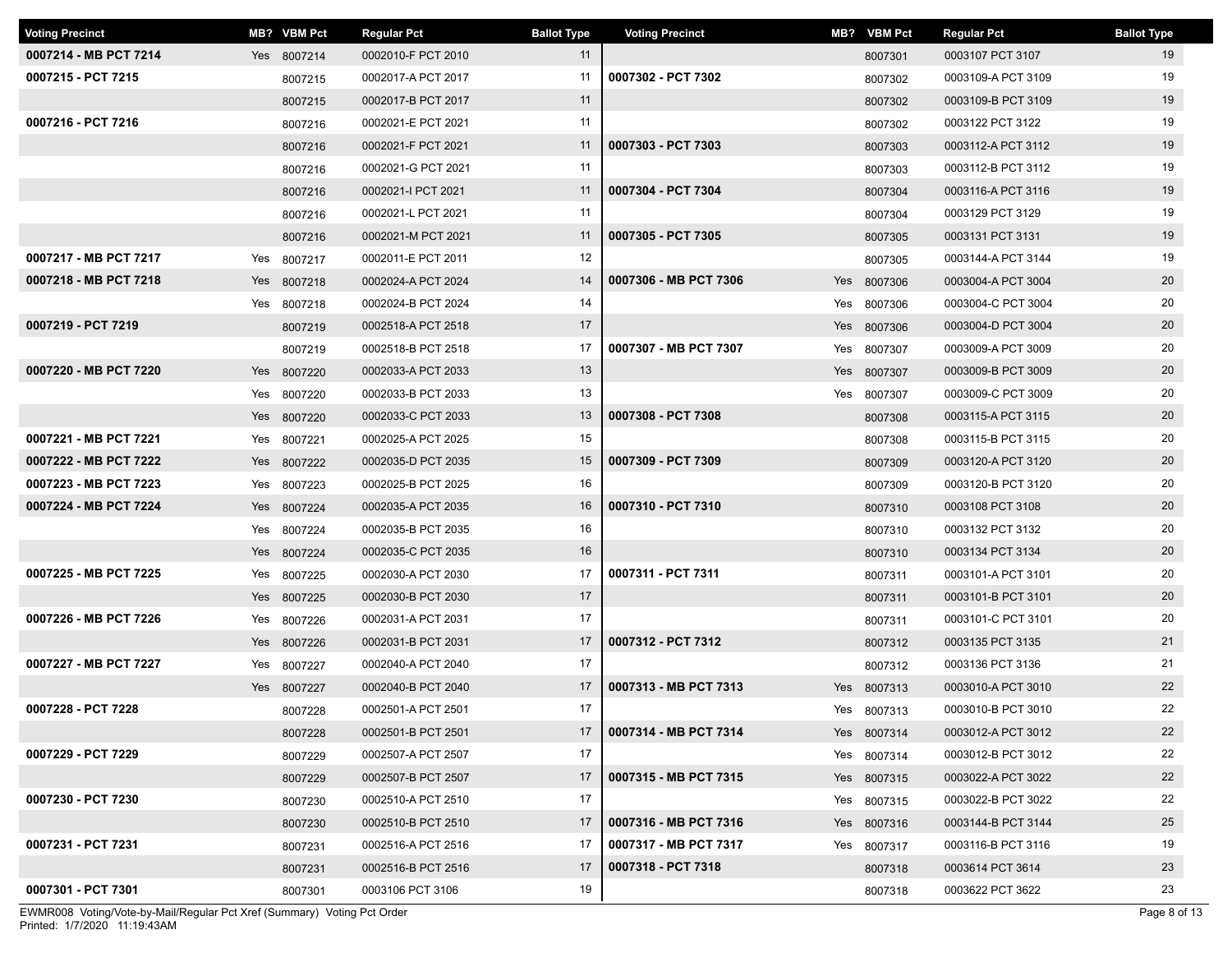| <b>Voting Precinct</b> |     | MB? VBM Pct | <b>Regular Pct</b> | <b>Ballot Type</b> | <b>Voting Precinct</b> | MB? VBM Pct | <b>Regular Pct</b> | <b>Ballot Type</b> |
|------------------------|-----|-------------|--------------------|--------------------|------------------------|-------------|--------------------|--------------------|
| 0007319 - PCT 7319     |     | 8007319     | 0003124 PCT 3124   | 20                 |                        | 8007412     | 0004014-H PCT 4014 | 26                 |
|                        |     | 8007319     | 0003145 PCT 3145   | 20                 |                        | 8007412     | 0004014-I PCT 4014 | 26                 |
| 0007401 - MB PCT 7401  |     | Yes 8007401 | 0004001-A PCT 4001 | 26                 |                        | 8007412     | 0004014-J PCT 4014 | 26                 |
|                        |     | Yes 8007401 | 0004001-B PCT 4001 | 26                 |                        | 8007412     | 0004014-K PCT 4014 | 26                 |
|                        |     | Yes 8007401 | 0004001-C PCT 4001 | 26                 |                        | 8007412     | 0004014-L PCT 4014 | 26                 |
| 0007402 - MB PCT 7402  |     | Yes 8007402 | 0004002-A PCT 4002 | 26                 | 0007413 - PCT 7413     | 8007413     | 0004107 PCT 4107   | 30                 |
|                        |     | Yes 8007402 | 0004002-B PCT 4002 | 26                 |                        | 8007413     | 0004111 PCT 4111   | 30                 |
|                        | Yes | 8007402     | 0004002-C PCT 4002 | 26                 | 0007414 - MB PCT 7414  | Yes 8007414 | 0004022-B PCT 4022 | 26                 |
|                        |     | Yes 8007402 | 0004002-D PCT 4002 | 26                 | 0007415 - PCT 7415     | 8007415     | 0004029-A PCT 4029 | 26                 |
|                        |     | Yes 8007402 | 0004002-E PCT 4002 | 26                 |                        | 8007415     | 0004029-B PCT 4029 | 26                 |
| 0007403 - MB PCT 7403  |     | Yes 8007403 | 0004003-A PCT 4003 | 26                 | 0007416 - PCT 7416     | 8007416     | 0004031-A PCT 4031 | 26                 |
|                        | Yes | 8007403     | 0004003-B PCT 4003 | 26                 |                        | 8007416     | 0004031-B PCT 4031 | 26                 |
|                        |     | Yes 8007403 | 0004003-C PCT 4003 | 26                 | 0007417 - MB PCT 7417  | Yes 8007417 | 0004035-A PCT 4035 | 26                 |
|                        | Yes | 8007403     | 0004003-D PCT 4003 | 26                 |                        | Yes 8007417 | 0004035-B PCT 4035 | 26                 |
| 0007404 - PCT 7404     |     | 8007404     | 0004004-A PCT 4004 | 26                 |                        | Yes 8007417 | 0004035-C PCT 4035 | 26                 |
|                        |     | 8007404     | 0004004-B PCT 4004 | 26                 | 0007418 - MB PCT 7418  | Yes 8007418 | 0004036-A PCT 4036 | 26                 |
| 0007405 - PCT 7405     |     | 8007405     | 0004006-A PCT 4006 | 26                 |                        | Yes 8007418 | 0004036-B PCT 4036 | 26                 |
|                        |     | 8007405     | 0004006-B PCT 4006 | 26                 |                        | Yes 8007418 | 0004036-C PCT 4036 | 26                 |
|                        |     | 8007405     | 0004006-D PCT 4006 | 26                 | 0007419 - MB PCT 7419  | Yes 8007419 | 0004045-A PCT 4045 | 26                 |
|                        |     | 8007405     | 0004006-E PCT 4006 | 26                 |                        | Yes 8007419 | 0004045-C PCT 4045 | 26                 |
| 0007406 - MB PCT 7406  | Yes | 8007406     | 0004007-A PCT 4007 | 26                 |                        | Yes 8007419 | 0004045-D PCT 4045 | 26                 |
|                        | Yes | 8007406     | 0004007-B PCT 4007 | 26                 | 0007420 - PCT 7420     | 8007420     | 0004049-A PCT 4049 | 26                 |
|                        |     | Yes 8007406 | 0004007-C PCT 4007 | 26                 |                        | 8007420     | 0004049-B PCT 4049 | 26                 |
| 0007407 - PCT 7407     |     | 8007407     | 0004008-A PCT 4008 | 26                 | 0007421 - MB PCT 7421  | Yes 8007421 | 0004055-A PCT 4055 | 26                 |
|                        |     | 8007407     | 0004008-B PCT 4008 | 26                 |                        | Yes 8007421 | 0004055-B PCT 4055 | 26                 |
|                        |     | 8007407     | 0004008-C PCT 4008 | 26                 | 0007422 - MB PCT 7422  | Yes 8007422 | 0004056-A PCT 4056 | 26                 |
|                        |     | 8007407     | 0004008-D PCT 4008 | 26                 |                        | Yes 8007422 | 0004056-B PCT 4056 | 26                 |
|                        |     | 8007407     | 0004008-E PCT 4008 | 26                 |                        | Yes 8007422 | 0004056-C PCT 4056 | 26                 |
|                        |     | 8007407     | 0004008-F PCT 4008 | 26                 | 0007423 - MB PCT 7423  | Yes 8007423 | 0004057-A PCT 4057 | 26                 |
|                        |     | 8007407     | 0004008-G PCT 4008 | 26                 |                        | Yes 8007423 | 0004057-B PCT 4057 | 26                 |
| 0007408 - MB PCT 7408  |     | Yes 8007408 | 0004010-A PCT 4010 | 26                 |                        | Yes 8007423 | 0004057-C PCT 4057 | 26                 |
| 0007409 - MB PCT 7409  |     | Yes 8007409 | 0004010-B PCT 4010 | 26                 | 0007424 - MB PCT 7424  | Yes 8007424 | 0004058-A PCT 4058 | 26                 |
| 0007410 - MB PCT 7410  |     | Yes 8007410 | 0004010-C PCT 4010 | 26                 |                        | Yes 8007424 | 0004058-B PCT 4058 | 26                 |
| 0007411 - MB PCT 7411  |     | Yes 8007411 | 0004011-G PCT 4011 | 26                 | 0007425 - MB PCT 7425  | Yes 8007425 | 0004060-A PCT 4060 | 26                 |
| 0007412 - PCT 7412     |     | 8007412     | 0004014-C PCT 4014 | 26                 |                        | Yes 8007425 | 0004060-B PCT 4060 | 26                 |
|                        |     | 8007412     | 0004014-D PCT 4014 | 26                 |                        | Yes 8007425 | 0004060-C PCT 4060 | 26                 |
|                        |     | 8007412     | 0004014-E PCT 4014 | 26                 | 0007426 - MB PCT 7426  | Yes 8007426 | 0004061-A PCT 4061 | 26                 |
|                        |     | 8007412     | 0004014-F PCT 4014 | 26                 |                        | Yes 8007426 | 0004061-B PCT 4061 | 26                 |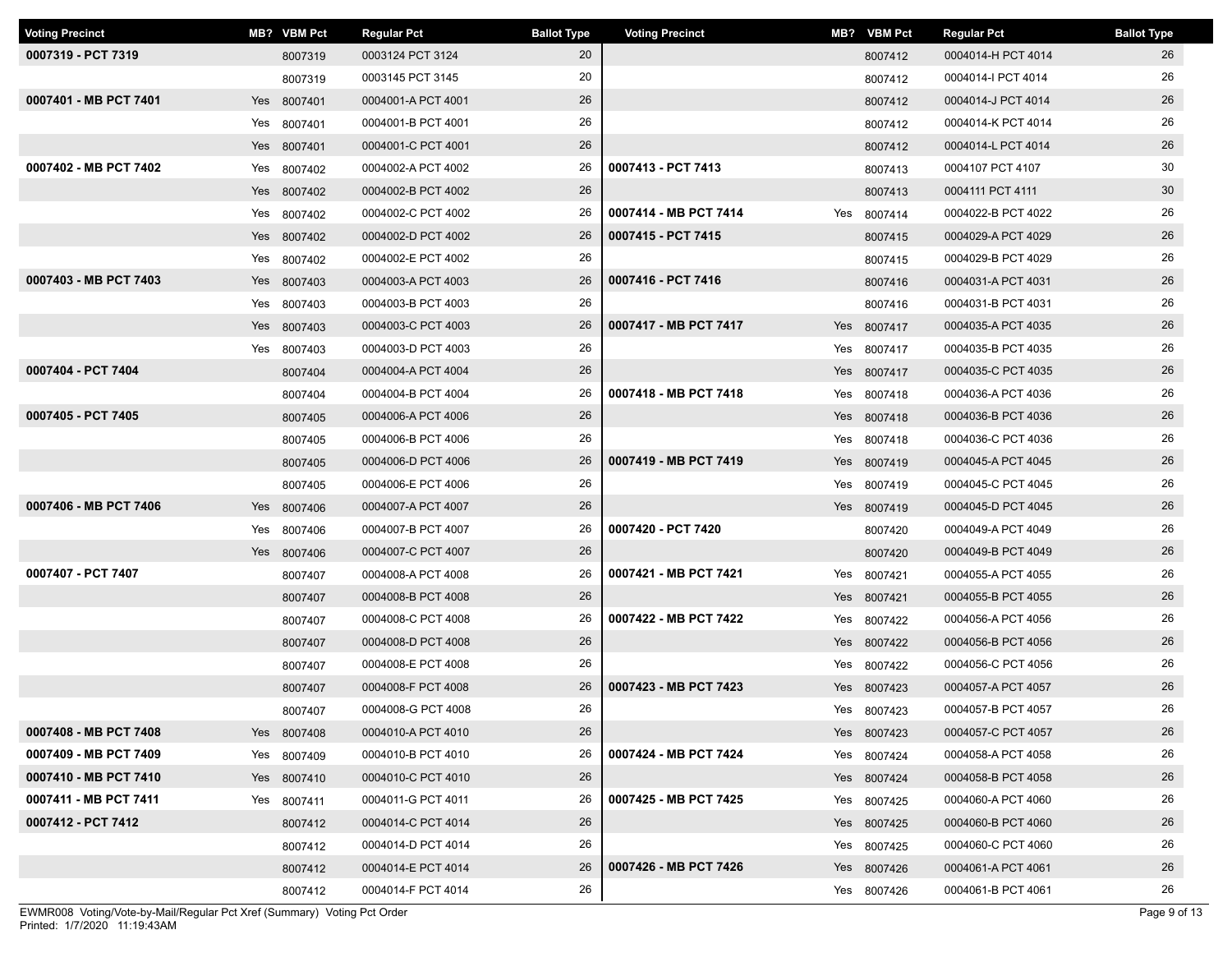| <b>Voting Precinct</b> | MB? VBM Pct | <b>Regular Pct</b> | <b>Ballot Type</b> | <b>Voting Precinct</b> | MB? VBM Pct | <b>Regular Pct</b> | <b>Ballot Type</b> |
|------------------------|-------------|--------------------|--------------------|------------------------|-------------|--------------------|--------------------|
| 0007426 - MB PCT 7426  | Yes 8007426 | 0004061-C PCT 4061 | 26                 |                        | 8007443     | 0004016-D PCT 4016 | 30                 |
| 0007427 - MB PCT 7427  | Yes 8007427 | 0004062-B PCT 4062 | 26                 | 0007444 - MB PCT 7444  | Yes 8007444 | 0004020-A PCT 4020 | 30                 |
| 0007428 - MB PCT 7428  | Yes 8007428 | 0004063-A PCT 4063 | 26                 |                        | Yes 8007444 | 0004020-B PCT 4020 | 30                 |
|                        | Yes 8007428 | 0004063-B PCT 4063 | 26                 | 0007445 - MB PCT 7445  | Yes 8007445 | 0004034-A PCT 4034 | 30                 |
| 0007429 - PCT 7429     | 8007429     | 0004068-B PCT 4068 | 26                 |                        | Yes 8007445 | 0004034-B PCT 4034 | 30                 |
|                        | 8007429     | 0004068-C PCT 4068 | 26                 | 0007446 - PCT 7446     | 8007446     | 0004123-A PCT 4123 | 30                 |
| 0007430 - MB PCT 7430  | Yes 8007430 | 0004069-A PCT 4069 | 26                 |                        | 8007446     | 0004123-B PCT 4123 | 30                 |
|                        | Yes 8007430 | 0004069-B PCT 4069 | 26                 | 0007447 - MB PCT 7447  | Yes 8007447 | 0004071-A PCT 4071 | 31                 |
| 0007431 - PCT 7431     | 8007431     | 0004901-A PCT 4901 | 26                 |                        | Yes 8007447 | 0004071-B PCT 4071 | 31                 |
|                        | 8007431     | 0004901-B PCT 4901 | 26                 | 0007448 - MB PCT 7448  | Yes 8007448 | 0004071-C PCT 4071 | 32                 |
| 0007432 - PCT 7432     | 8007432     | 0004909-A PCT 4909 | 26                 | 0007449 - PCT 7449     | 8007449     | 0004403-A PCT 4403 | 33                 |
|                        | 8007432     | 0004909-B PCT 4909 | 26                 |                        | 8007449     | 0004403-B PCT 4403 | 33                 |
| 0007433 - MB PCT 7433  | Yes 8007433 | 0004911-A PCT 4911 | 26                 | 0007450 - MB PCT 7450  | Yes 8007450 | 0004011-H PCT 4011 | 26                 |
|                        | Yes 8007433 | 0004911-B PCT 4911 | 26                 | 0007451 - PCT 7451     | 8007451     | 0004108 PCT 4108   | 30                 |
|                        | Yes 8007433 | 0004911-C PCT 4911 | 26                 |                        | 8007451     | 0004109 PCT 4109   | 30                 |
|                        | Yes 8007433 | 0004911-D PCT 4911 | 26                 | 0007501 - PCT 7501     | 8007501     | 0005001-A PCT 5001 | 34                 |
| 0007434 - PCT 7434     | 8007434     | 0004004-C PCT 4004 | 27                 |                        | 8007501     | 0005001-B PCT 5001 | 34                 |
|                        | 8007434     | 0004004-D PCT 4004 | 27                 |                        | 8007501     | 0005001-D PCT 5001 | 34                 |
|                        | 8007434     | 0004004-E PCT 4004 | 27                 |                        | 8007501     | 0005001-E PCT 5001 | 34                 |
|                        | 8007434     | 0004004-F PCT 4004 | 27                 | 0007503 - PCT 7503     | 8007503     | 0005016-A PCT 5016 | 35                 |
|                        | 8007434     | 0004004-G PCT 4004 | 27                 |                        | 8007503     | 0005016-B PCT 5016 | 35                 |
| 0007435 - MB PCT 7435  | Yes 8007435 | 0004006-C PCT 4006 | 27                 |                        | 8007503     | 0005016-C PCT 5016 | 35                 |
| 0007436 - MB PCT 7436  | Yes 8007436 | 0004022-A PCT 4022 | 27                 |                        | 8007503     | 0005016-D PCT 5016 | 35                 |
| 0007437 - MB PCT 7437  | Yes 8007437 | 0004045-B PCT 4045 | 27                 |                        | 8007503     | 0005016-E PCT 5016 | 35                 |
|                        | Yes 8007437 | 0004045-E PCT 4045 | 27                 |                        | 8007503     | 0005016-F PCT 5016 | 35                 |
| 0007438 - PCT 7438     | 8007438     | 0004011-A PCT 4011 | 28                 |                        | 8007503     | 0005016-G PCT 5016 | 35                 |
|                        | 8007438     | 0004011-D PCT 4011 | 28                 |                        | 8007503     | 0005016-H PCT 5016 | 35                 |
|                        | 8007438     | 0004011-E PCT 4011 | 28                 |                        | 8007503     | 0005016-I PCT 5016 | 35                 |
| 0007439 - MB PCT 7439  | Yes 8007439 | 0004014-G PCT 4014 | 28                 |                        | 8007503     | 0005016-J PCT 5016 | 35                 |
|                        | Yes 8007439 | 0004014-M PCT 4014 | 28                 |                        | 8007503     | 0005016-K PCT 5016 | 35                 |
| 0007440 - MB PCT 7440  | Yes 8007440 | 0004062-A PCT 4062 | 28                 |                        | 8007503     | 0005016-L PCT 5016 | 35                 |
| 0007441 - MB PCT 7441  | Yes 8007441 | 0004011-B PCT 4011 | 29                 |                        | 8007503     | 0005016-M PCT 5016 | 35                 |
|                        | Yes 8007441 | 0004011-F PCT 4011 | 29                 |                        | 8007503     | 0005016-N PCT 5016 | 35                 |
| 0007442 - MB PCT 7442  | Yes 8007442 | 0004014-A PCT 4014 | 29                 |                        | 8007503     | 0005016-P PCT 5016 | 35                 |
|                        | Yes 8007442 | 0004014-B PCT 4014 | 29                 |                        | 8007503     | 0005016-Q PCT 5016 | 35                 |
| 0007443 - PCT 7443     | 8007443     | 0004016-A PCT 4016 | 30                 |                        | 8007503     | 0005016-R PCT 5016 | 35                 |
|                        | 8007443     | 0004016-B PCT 4016 | 30                 | 0007504 - PCT 7504     | 8007504     | 0005018-A PCT 5018 | 35                 |
|                        | 8007443     | 0004016-C PCT 4016 | 30                 |                        | 8007504     | 0005018-B PCT 5018 | 35                 |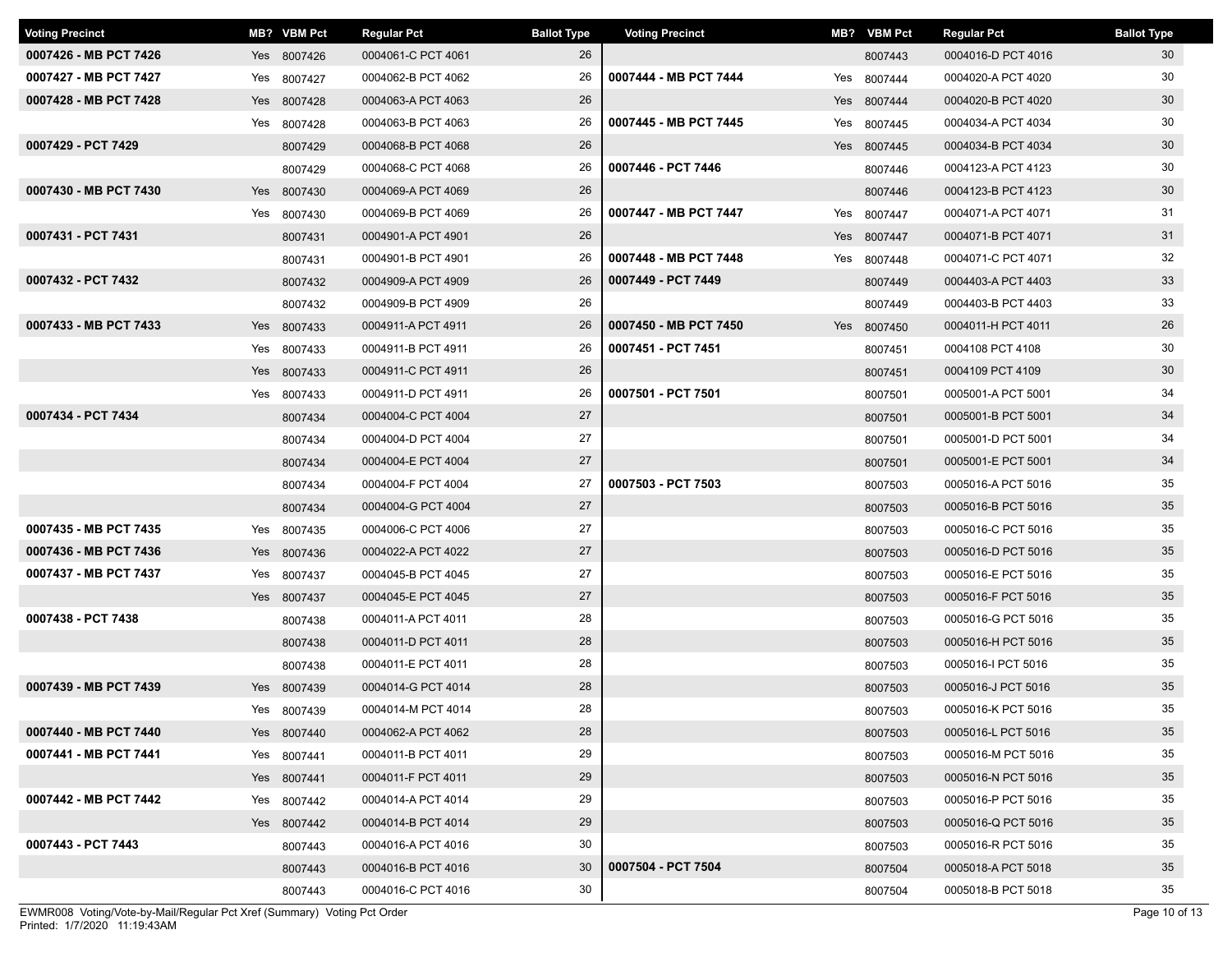| <b>Voting Precinct</b> | MB? VBM Pct | <b>Regular Pct</b> | <b>Ballot Type</b> | <b>Voting Precinct</b> | MB? VBM Pct | <b>Regular Pct</b> | <b>Ballot Type</b> |
|------------------------|-------------|--------------------|--------------------|------------------------|-------------|--------------------|--------------------|
| 0007504 - PCT 7504     | 8007504     | 0005018-C PCT 5018 | 35                 |                        | 8007509     | 0005036-I PCT 5036 | 35                 |
|                        | 8007504     | 0005018-D PCT 5018 | 35                 | 0007510 - PCT 7510     | 8007510     | 0005041-A PCT 5041 | 35                 |
|                        | 8007504     | 0005018-E PCT 5018 | 35                 |                        | 8007510     | 0005041-B PCT 5041 | 35                 |
|                        | 8007504     | 0005018-F PCT 5018 | 35                 |                        | 8007510     | 0005041-C PCT 5041 | 35                 |
|                        | 8007504     | 0005018-G PCT 5018 | 35                 |                        | 8007510     | 0005041-D PCT 5041 | 35                 |
|                        | 8007504     | 0005018-H PCT 5018 | 35                 |                        | 8007510     | 0005041-E PCT 5041 | 35                 |
|                        | 8007504     | 0005018-I PCT 5018 | 35                 |                        | 8007510     | 0005041-F PCT 5041 | 35                 |
| 0007505 - MB PCT 7505  | Yes 8007505 | 0005020-A PCT 5020 | 35                 |                        | 8007510     | 0005041-G PCT 5041 | 35                 |
|                        | Yes 8007505 | 0005020-B PCT 5020 | 35                 |                        | 8007510     | 0005041-H PCT 5041 | 35                 |
|                        | Yes 8007505 | 0005020-C PCT 5020 | 35                 |                        | 8007510     | 0005041-I PCT 5041 | 35                 |
|                        | Yes 8007505 | 0005020-D PCT 5020 | 35                 | 0007511 - PCT 7511     | 8007511     | 0005042-A PCT 5042 | 35                 |
|                        | Yes 8007505 | 0005020-E PCT 5020 | 35                 |                        | 8007511     | 0005042-B PCT 5042 | 35                 |
|                        | Yes 8007505 | 0005020-F PCT 5020 | 35                 |                        | 8007511     | 0005042-C PCT 5042 | 35                 |
|                        | Yes 8007505 | 0005020-G PCT 5020 | 35                 |                        | 8007511     | 0005042-D PCT 5042 | 35                 |
|                        | Yes 8007505 | 0005020-H PCT 5020 | 35                 |                        | 8007511     | 0005042-E PCT 5042 | 35                 |
| 0007506 - PCT 7506     | 8007506     | 0005022-A PCT 5022 | 35                 |                        | 8007511     | 0005042-F PCT 5042 | 35                 |
|                        | 8007506     | 0005022-C PCT 5022 | 35                 |                        | 8007511     | 0005042-G PCT 5042 | 35                 |
|                        | 8007506     | 0005022-D PCT 5022 | 35                 |                        | 8007511     | 0005042-H PCT 5042 | 35                 |
|                        | 8007506     | 0005022-F PCT 5022 | 35                 |                        | 8007511     | 0005042-I PCT 5042 | 35                 |
|                        | 8007506     | 0005022-G PCT 5022 | 35                 |                        | 8007511     | 0005042-J PCT 5042 | 35                 |
| 0007507 - PCT 7507     | 8007507     | 0005032-A PCT 5032 | 35                 |                        | 8007511     | 0005042-K PCT 5042 | 35                 |
|                        | 8007507     | 0005032-B PCT 5032 | 35                 |                        | 8007511     | 0005042-L PCT 5042 | 35                 |
|                        | 8007507     | 0005032-C PCT 5032 | 35                 |                        | 8007511     | 0005042-M PCT 5042 | 35                 |
|                        | 8007507     | 0005032-D PCT 5032 | 35                 | 0007512 - PCT 7512     | 8007512     | 0005044-A PCT 5044 | 35                 |
|                        | 8007507     | 0005032-E PCT 5032 | 35                 |                        | 8007512     | 0005044-B PCT 5044 | 35                 |
| 0007508 - PCT 7508     | 8007508     | 0005034-A PCT 5034 | 35                 |                        | 8007512     | 0005044-C PCT 5044 | 35                 |
|                        | 8007508     | 0005034-B PCT 5034 | 35                 |                        | 8007512     | 0005044-D PCT 5044 | 35                 |
|                        | 8007508     | 0005034-C PCT 5034 | 35                 |                        | 8007512     | 0005044-E PCT 5044 | 35                 |
|                        | 8007508     | 0005034-D PCT 5034 | 35                 |                        | 8007512     | 0005044-F PCT 5044 | 35                 |
|                        | 8007508     | 0005034-E PCT 5034 | 35                 |                        | 8007512     | 0005044-G PCT 5044 | 35                 |
| 0007509 - PCT 7509     | 8007509     | 0005036-A PCT 5036 | 35                 |                        | 8007512     | 0005044-H PCT 5044 | 35                 |
|                        | 8007509     | 0005036-B PCT 5036 | 35                 |                        | 8007512     | 0005044-I PCT 5044 | 35                 |
|                        | 8007509     | 0005036-C PCT 5036 | 35                 |                        | 8007512     | 0005044-J PCT 5044 | 35                 |
|                        | 8007509     | 0005036-D PCT 5036 | 35                 |                        | 8007512     | 0005044-K PCT 5044 | 35                 |
|                        | 8007509     | 0005036-E PCT 5036 | 35                 |                        | 8007512     | 0005044-L PCT 5044 | 35                 |
|                        | 8007509     | 0005036-F PCT 5036 | 35                 | 0007513 - PCT 7513     | 8007513     | 0005045-A PCT 5045 | 35                 |
|                        | 8007509     | 0005036-G PCT 5036 | 35                 |                        | 8007513     | 0005045-B PCT 5045 | 35                 |
|                        | 8007509     | 0005036-H PCT 5036 | 35                 |                        | 8007513     | 0005045-C PCT 5045 | 35                 |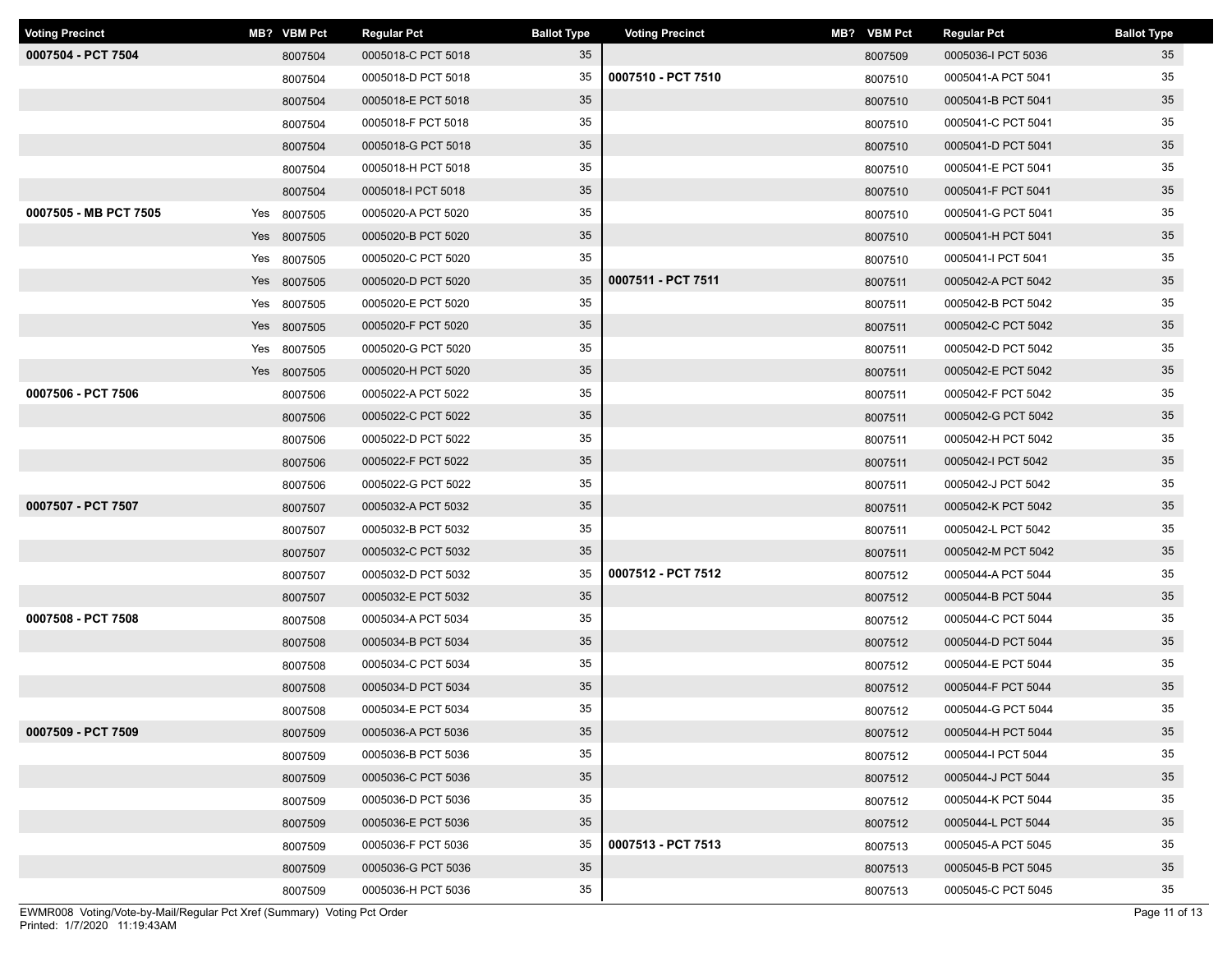| <b>Voting Precinct</b> | MB? VBM Pct | <b>Regular Pct</b> | <b>Ballot Type</b> | <b>Voting Precinct</b> | MB? VBM Pct | <b>Regular Pct</b> | <b>Ballot Type</b> |
|------------------------|-------------|--------------------|--------------------|------------------------|-------------|--------------------|--------------------|
| 0007513 - PCT 7513     | 8007513     | 0005045-D PCT 5045 | 35                 | 0007533 - PCT 7533     | 8007533     | 0005010-A PCT 5010 | 39                 |
| 0007514 - PCT 7514     | 8007514     | 0005003-A PCT 5003 | 36                 |                        | 8007533     | 0005010-D PCT 5010 | 39                 |
|                        | 8007514     | 0005003-B PCT 5003 | 36                 | 0007534 - MB PCT 7534  | Yes 8007534 | 0005035-B PCT 5035 | 39                 |
|                        | 8007514     | 0005003-C PCT 5003 | 36                 | 0007535 - MB PCT 7535  | Yes 8007535 | 0005061-A PCT 5061 | 39                 |
|                        | 8007514     | 0005003-D PCT 5003 | 36                 | 0007536 - PCT 7536     | 8007536     | 0005102-B PCT 5102 | 39                 |
|                        | 8007514     | 0005003-E PCT 5003 | 36                 | 0007537 - PCT 7537     | 8007537     | 0005103-A PCT 5103 | 39                 |
| 0007515 - MB PCT 7515  | Yes 8007515 | 0005006-A PCT 5006 | 36                 |                        | 8007537     | 0005103-B PCT 5103 | 39                 |
|                        | Yes 8007515 | 0005006-C PCT 5006 | 36                 | 0007538 - PCT 7538     | 8007538     | 0005111-A PCT 5111 | 39                 |
| 0007516 - PCT 7516     | 8007516     | 0005030-B PCT 5030 | 36                 |                        | 8007538     | 0005111-B PCT 5111 | 39                 |
|                        | 8007516     | 0005030-C PCT 5030 | 36                 | 0007539 - PCT 7539     | 8007539     | 0005008-A PCT 5008 | 40                 |
| 0007517 - PCT 7517     | 8007517     | 0005701-A PCT 5701 | 36                 |                        | 8007539     | 0005008-B PCT 5008 | 40                 |
|                        | 8007517     | 0005701-B PCT 5701 | 36                 | 0007540 - MB PCT 7540  | Yes 8007540 | 0005061-B PCT 5061 | 40                 |
| 0007518 - PCT 7518     | 8007518     | 0005703-A PCT 5703 | 36                 | 0007541 - PCT 7541     | 8007541     | 0005106-C PCT 5106 | 40                 |
|                        | 8007518     | 0005703-C PCT 5703 | 36                 |                        | 8007541     | 0005112 PCT 5112   | 40                 |
| 0007519 - PCT 7519     | 8007519     | 0005704-A PCT 5704 | 36                 | 0007542 - MB PCT 7542  | Yes 8007542 | 0005049-A PCT 5049 | 41                 |
| 0007520 - MB PCT 7520  | Yes 8007520 | 0005003-F PCT 5003 | 37                 |                        | Yes 8007542 | 0005049-B PCT 5049 | 41                 |
| 0007521 - PCT 7521     | 8007521     | 0005006-B PCT 5006 | 37                 |                        | Yes 8007542 | 0005049-C PCT 5049 | 41                 |
|                        | 8007521     | 0005006-D PCT 5006 | 37                 | 0007543 - PCT 7543     | 8007543     | 0005021-A PCT 5021 | 42                 |
|                        | 8007521     | 0005030-A PCT 5030 | 37                 |                        | 8007543     | 0005021-B PCT 5021 | 42                 |
|                        | 8007521     | 0005030-D PCT 5030 | 37                 |                        | 8007543     | 0005021-C PCT 5021 | 42                 |
| 0007522 - PCT 7522     | 8007522     | 0005023-A PCT 5023 | 37                 | 0007544 - MB PCT 7544  | Yes 8007544 | 0005022-B PCT 5022 | 42                 |
|                        | 8007522     | 0005023-B PCT 5023 | 37                 |                        | Yes 8007544 | 0005022-E PCT 5022 | 42                 |
| 0007523 - PCT 7523     | 8007523     | 0005027-A PCT 5027 | 37                 | 0007545 - PCT 7545     | 8007545     | 0005051-A PCT 5051 | 42                 |
|                        | 8007523     | 0005027-C PCT 5027 | 37                 |                        | 8007545     | 0005051-B PCT 5051 | 42                 |
|                        | 8007523     | 0005027-D PCT 5027 | 37                 |                        | 8007545     | 0005051-C PCT 5051 | 42                 |
| 0007524 - PCT 7524     | 8007524     | 0005109-A PCT 5109 | 47                 | 0007546 - MB PCT 7546  | Yes 8007546 | 0005053-A PCT 5053 | 42                 |
|                        | 8007524     | 0005109-B PCT 5109 | 47                 |                        | Yes 8007546 | 0005053-B PCT 5053 | 42                 |
| 0007525 - PCT 7525     | 8007525     | 0005031 PCT 5031   | 37                 |                        | Yes 8007546 | 0005053-D PCT 5053 | 42                 |
|                        | 8007525     | 0005077 PCT 5077   | 37                 | 0007547 - MB PCT 7547  | Yes 8007547 | 0005027-B PCT 5027 | 43                 |
| 0007526 - MB PCT 7526  | Yes 8007526 | 0005047-C PCT 5047 | 37                 | 0007548 - MB PCT 7548  | Yes 8007548 | 0005047-A PCT 5047 | 43                 |
| 0007527 - MB PCT 7527  | Yes 8007527 | 0005703-B PCT 5703 | 37                 | 0007549 - MB PCT 7549  | Yes 8007549 | 0005028-B PCT 5028 | 44                 |
| 0007528 - MB PCT 7528  | Yes 8007528 | 0005704-B PCT 5704 | 37                 |                        | Yes 8007549 | 0005028-C PCT 5028 | 44                 |
| 0007529 - MB PCT 7529  | Yes 8007529 | 0005004-A PCT 5004 | 38                 | 0007550 - PCT 7550     | 8007550     | 0005035-A PCT 5035 | 44                 |
| 0007530 - MB PCT 7530  | Yes 8007530 | 0005010-B PCT 5010 | 38                 | 0007551 - MB PCT 7551  | Yes 8007551 | 0005073-A PCT 5073 | 44                 |
|                        | Yes 8007530 | 0005010-C PCT 5010 | 38                 |                        | Yes 8007551 | 0005073-B PCT 5073 | 44                 |
| 0007531 - MB PCT 7531  | Yes 8007531 | 0005028-A PCT 5028 | 38                 |                        | Yes 8007551 | 0005073-C PCT 5073 | 44                 |
|                        | Yes 8007531 | 0005028-D PCT 5028 | 38                 | 0007552 - MB PCT 7552  | Yes 8007552 | 0005053-C PCT 5053 | 45                 |
| 0007532 - MB PCT 7532  | Yes 8007532 | 0005004-B PCT 5004 | 39                 |                        | Yes 8007552 | 0005053-E PCT 5053 | 45                 |